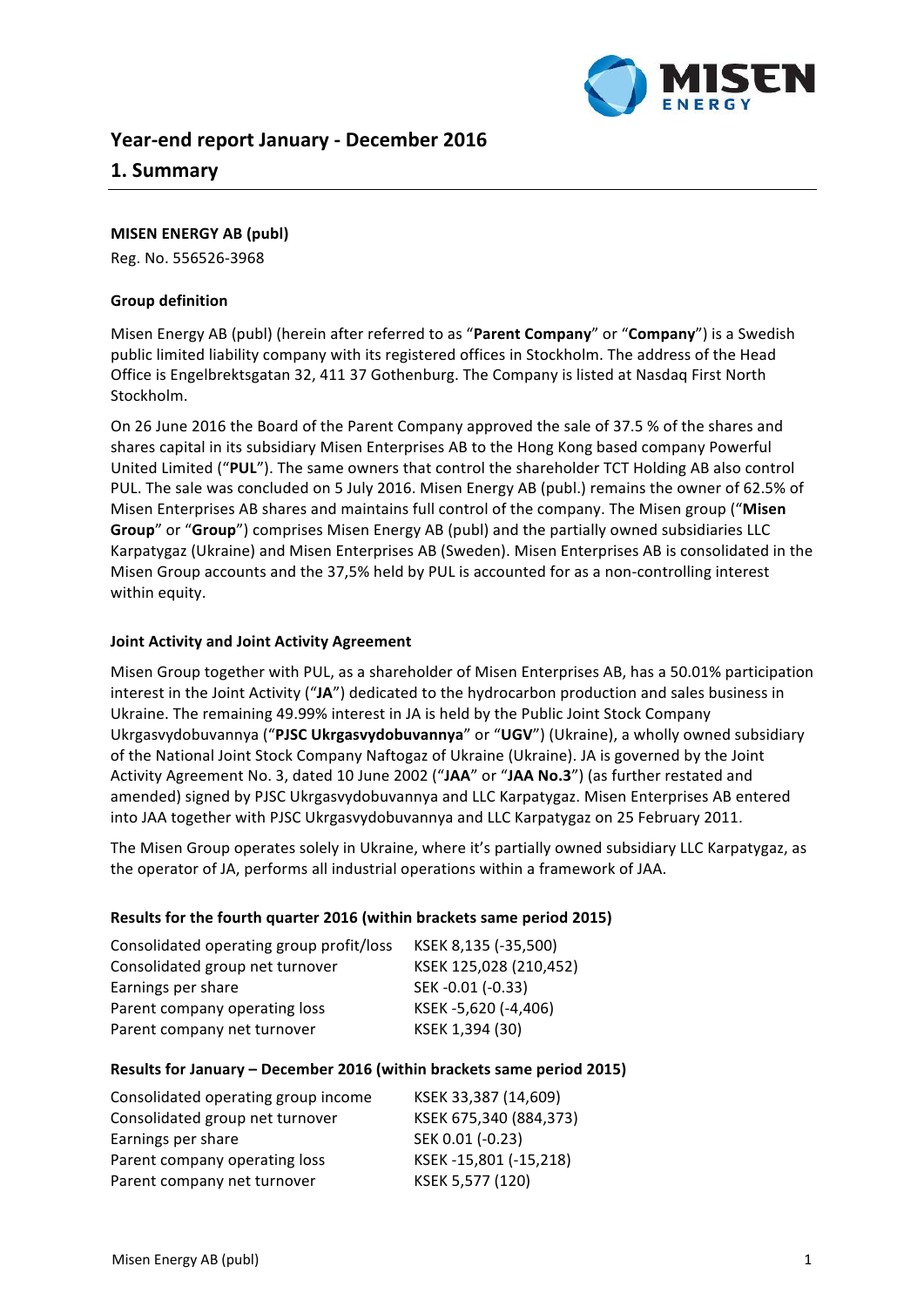# **2. Essential Events during the Period January – December 2016**

### **Group financial situation**

In July 2015, JA failed to pay off KUSD 2,240 (KSEK 20,316) of a total of KUSD 12,250 (KSEK 111,104) to Public Joint Stock Company Sberbank ("PJSC Sberbank"). In August 2015, JA failed to pay off the remaining debt KUSD 10,010 (KSEK 90,787) of a total of KUSD 12,250 (KSEK 111,104). As a solution for this, JA agreed with PJSC Sberbank to restructure the debt with new repayment terms. However, the restructuring agreement was not signed by the end of December 2016 due to agreement not having been achieved between the JA's participants. PJSC Sberbank therefore might impose punitive interest on the JA amounting to KUAH 66,529 (KSEK 21,960) as of end of December 2016. This punitive interest is recognized in the Misen Group's financial statements. As of 31 December 2016, the Misen's share of the punitive interest makes up KSEK 10,982. During January – December 2016 financial expenses related to punitive interest amounts to KSEK 2,382.

JA is subject to certain covenants related primarily to its borrowings. As of 31 December 2016, JA did not fully implement financial covenants under the agreements with PJSC Sberbank. The borrowings are classified as short term as of 31 December 2016.

During January – December 2016, JA repaid KUSD 5,600 (KSEK 47,909) of the PJSC Sberbank loan making outstanding balance KUSD 6,650 (KSEK 60.313) as of 31 December 2016.

In August 2015, besides restructuring agreement negotiations with PJSC Sberbank, Sberbank Leasing Ukraine LLC ("Sberbank Leasing") filed suit against JA for violation of the leaseback agreement. Sberbank Leasing claims that JA has not delivered equipment on time and Sberbank Leasing therefore could sue JA for breach of the respective contract. However, JA considers that it was entitled to non-delivery of the equipment as Sberbank Leasing failed to pay for this equipment.

In April 2016 the trial court as well as in July 2016 the appeal court rejected the claims of Sberbank Leasing to JA regarding its alleged breaches of the leaseback agreement. Sberbank Leasing filed a cassation appeal before the Supreme Economic Court of Ukraine. On 13 October 2016 the Supreme Court of Ukraine annulled all the lower court decisions and ordered to reconsider the case.

On 6 December 2016 and 13 December 2016 the trial court hearings were held. Trial court requested the litigating parties to provide additional information and postponed the hearing by 28 February 2017.

On 29 December 2016, Sberbank Leasing filed another suit to trial court against JA for violation of a leaseback agreement whereby it increased the claimed amount to KUAH 1,397,704 (KSEK 461,358). In its claim Sberbank Leasing requires to return the amount of prepayment for equipment under leaseback agreement. The total claim consists of KUAH 1,000,950 (KSEK 330,397) of amount of prepayment, which was subject to indexation due to change of Ukrainian currency exchange rate, and of KUAH 396,754 (KSEK 130,962) in fines due to breach of the agreement. The court hearing is held on 22 June 2017. JA continues to consider that it was entitled to non-delivery of the equipment due to failure of Sberbank Leasing to pay for that equipment under the leaseback agreement. Also, JA insists that it has already repaid the amount of prepayment within finance lease arrangement. Moreover, JA rejects all the claims due to changes of the Ukrainian currency exchange rate since leaseback agreement does not stipulate such indexation for amount of prepayment to be repaid.

Based on the analysis of liquidity position, the Board and management believe that the JA has enough proceeds and available cash to cover the fixed costs of its operations for the next twelve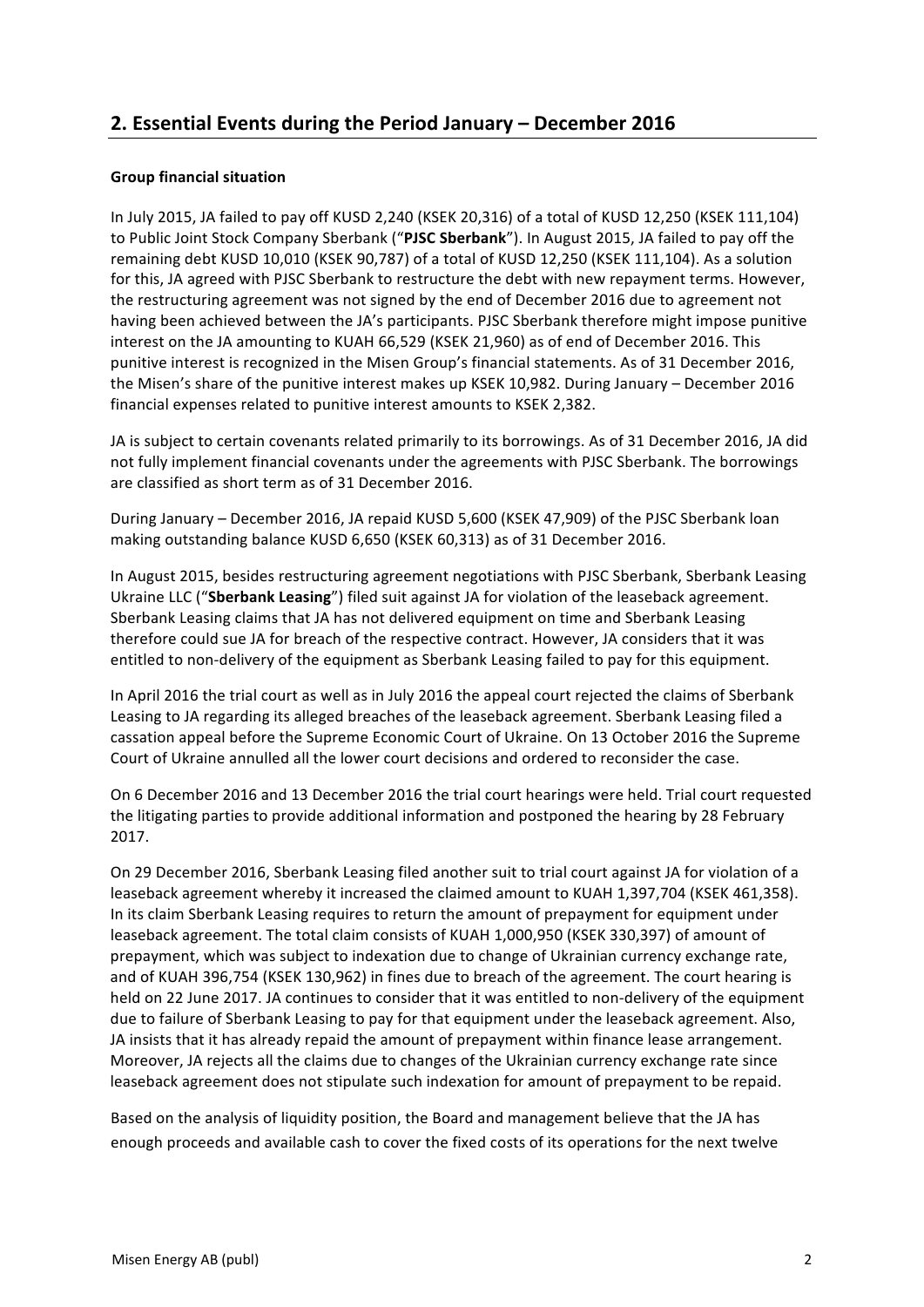months. The Board and management will monitor the situation and report on the future development.

### **Financing of the Company's Swedish operations**

The Company continued to borrow from its shareholders during the first half of 2016. In January 2016, Company borrowed KSEK 270 from TCT Holding AB. In February and April 2016, Company borrowed KEUR 700 (KSEK 6,607) and KEUR 500 (KSEK 4,591) from Prolux Resources AG, a company controlled by Blankbank Investment Ltd. This secured financing of the Company's Swedish operations until August 2016.

On 26 June 2016 the Board of the Parent Company approved the sale of 37.5 % of the shares and shares capital in its subsidiary Misen Enterprises AB to PUL.

On 5 July 2016 the Company and PUL completed the Share Purchase Agreement. The purchase sum amounted to MSEK 166.2 and was paid by PUL by taking over Company's existing debt plus a cash payment amounting to approximately MSEK 25.7. As a consequence of the sale, 37.5 % of any future dividends from Misen Enterprises AB will go to PUL. Misen Energy AB maintains full control of Misen Enterprises AB. As of completion of the deal, the Board of Misen Enterprises AB comprises three representatives from Misen Energy AB and one representative from PUL.

### **The operation of Khrestyshchenska Booster Compressor Station**

In September 2015, Khrestyshchenska Booster Compressor Station ("BCS") was commissioned. This BCS is one of the largest in Ukraine and serves the extraction of up to 25% of the total domestic natural gas production.

However, after commissioning of Khrestyshchenska BCS, a dispute arose between JA and PJSC Ukrgasvydobuvannya regarding allocation of the incremental production of gas as well as allocation of costs related to fuel gas and electricity. The Company's position is that according to the currently applicable methodology for calculating incremental production volumes, the production at Khrestyshchenska BCS did not exceed the "base line" which led to no increase in production to be utilized by JA. Due to this, JA was forced to use part of the produced gas for operation of Khrestyshchenska BCS. As mentioned in the previous reports, the gas used for operations amounted to 9 million cubic meters ("mmcm") per month.

At the beginning of February 2016, Misen Enterprises AB and PJSC Ukrgasyydobuyannya had a meeting regarding operation of Khrestyshchenska BCS. At the meeting, the parties agreed that JA temporary rents out Khrestyshchenska BCS to PJSC Ukrgasvydobuvannya on a monthly basis with an obligation of the latter to cover gas needed for operation.

Based on this arrangement, during January – August 2016 the JA concluded 8 lease agreements with PJSC Ukrgasvydobuvannya. However, in September - October 2016 PJSC Ukrgasvydobuvannya refused to sign the lease agreement. JA was forced to use part of produced gas to cover the technical needs of Khrestyshchenska BCS operations, although UGV received all the produced hydrocarbons. In September - October 2016 volumes of natural gas directed to cover technical needs of Khrestyshchenska BCS amounted to 15.0 million cubic meters. As a result, Misen Group and PUL incurred losses of KSEK 10,843, which are represented in accounts as other operating costs.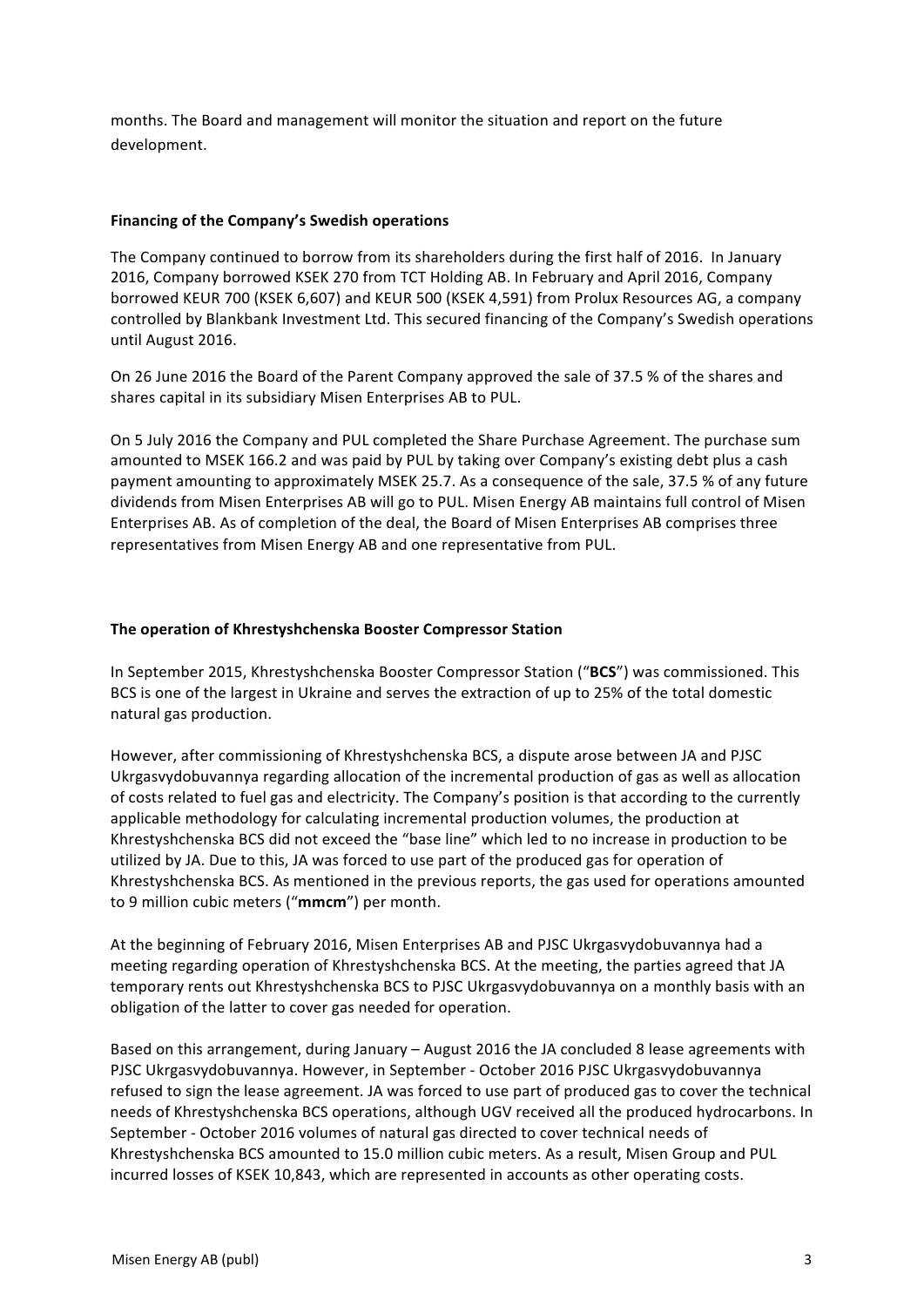Seeking to avoid continuously accruing costs of power supply used to pump-over volumes of base production, Misen Enterprises AB and LLC Karpatygaz opt to continue leasing Khrestyshchenska BCS to PJSC Ukrgasvydobuvannya on a temporary basis. On 14 November 2016 PJSC Ukrgasvydobuvannya and JA signed Khrestyshchenska BCS lease agreement for November  $2016 -$ April 2017.

This issue is a part of the dispute submitted for resolution to the arbitral tribunal constituted under JAA No. 3.

For further information, please also refer to chapter Essential events after the end of October-December 2016 ("Q4 2016").

#### **Subsoil use charge**

The Ukrainian government continues to exercise targeted discrimination by charging a 70% subsoil use charge for enterprises established under Joint Activity Agreements. This was done in accordance with the laws adopted by Ukraine during 2014.

The situation has deteriorated with the adoption of the amendments to the Tax Code of Ukraine in November 2015. The amendments establish 29% subsoil use charge for private gas producers with the extraction operations from the depth below 5,000 meters and 14% with the extraction operations from the depth above 5,000 meters. These amendments extend targeted discriminatory conditions for JA in relation to other private gas producers.

In October 2015 Company submitted an investment dispute notice to the Government of Ukraine in the light of applied discriminatory subsoil use charge. The initiated consultations and negotiations aim to reduce the subsoil use charge rate to level of private producers.

Please see section Investment dispute notice to the Government of Ukraine.

#### **Tax payments in Ukraine**

Despite difficult situation with the increased subsoil use charge, JA continued paying all taxes to Ukrainian tax authorities during Q4 2016. Since 2011 JA has contributed to Ukraine KUAH 11,120,261 (adjusted KSEK 5,248,646) as subsoil use charge, value added tax and corporate profit tax. During January-December 2016, JA paid KUAH 3,149,811 (adjusted KSEK 1,044,364) as subsoil use charge, value added tax and corporate profit tax.

#### **Ukraine's economy**

**Cooperation with the international Monetary Fund (IMF).** IMF resumed financing of Ukraine in September 2016. It had been stalled for nearly a year, which had raised concerns over authorities' willingness to proceed within the IMF's guidelines. Despite the prolonged delay, the Government of Ukraine made one the most vital steps required to unlock the tranche flow: in April 2016 it raised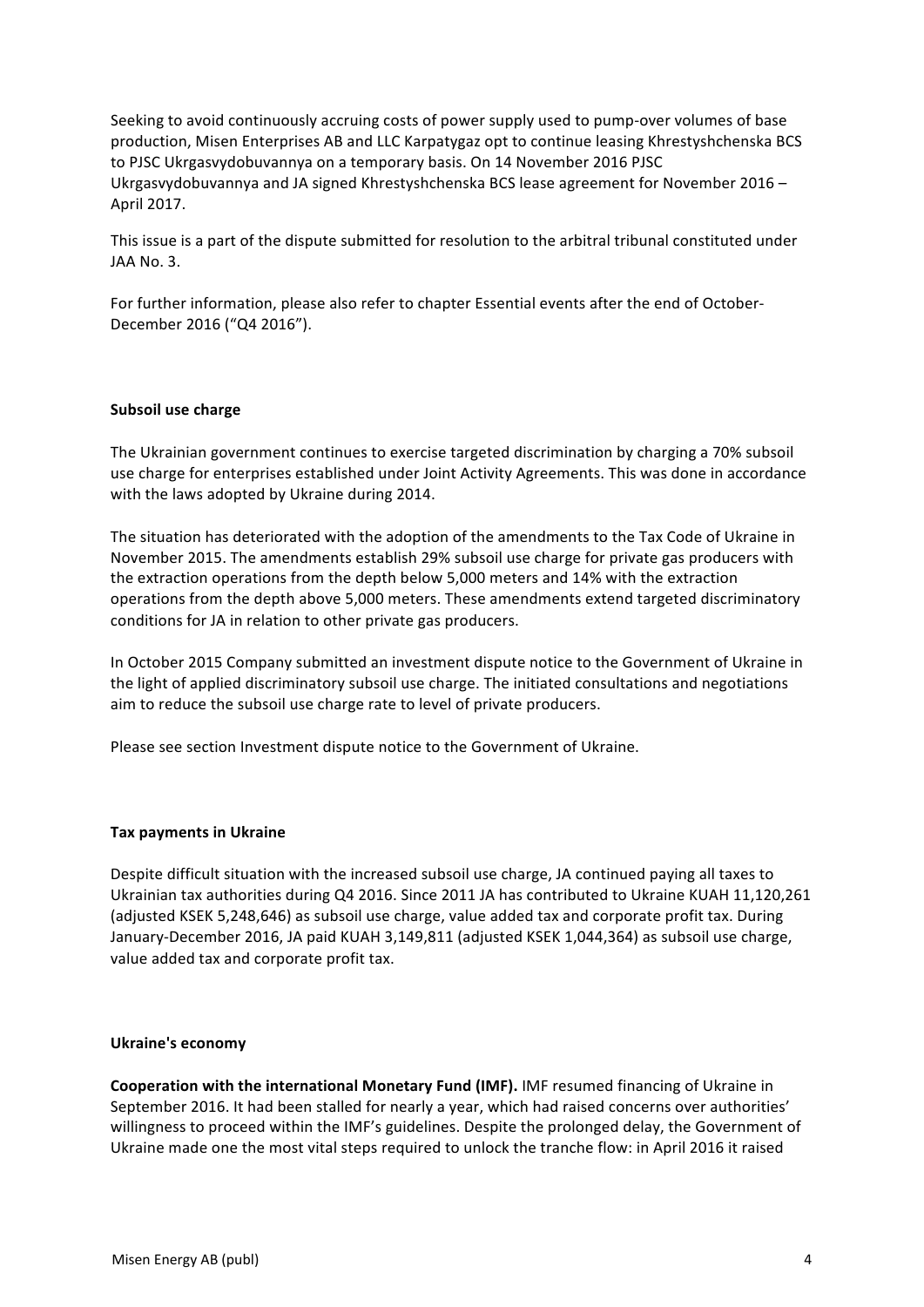regulated utility tariffs. On 16 September 2016 a USD 1 bln (SEK 8.6 bln) tranche from the IMF was received increasing foreign currency reserves of National Bank of Ukraine.

**GDP Growth.** In the first quarter of 2016 ("Q1 2016") real GDP growth was a near-flat at 0.1% compared to the same period of the previous year. Starting from the second quarter 2016 ("Q2 **2016**") real GDP accelerated growing by 1.4% and reached 2.0% in the third quarter of 2016 ("Q3 **2016**") compared to the same period of the previous year. Thus, the Ukraine's economy has been demonstrated upward momentum and been in recovery since the third quarter of 2015. This rebound in economic activity is mainly explained by growth in fixed investments. Fixed investments grew by 9% and 4.7% quarter on quarter in Q2 2016 and Q3 2016 resulting in 17.6% and 24.8% growth in Q2 2016 and Q3 2016 compared to the same period of the previous year. Stronger household consumption, which has been gradually recovering over 2016, grew by 4.3% and 4.9% in Q2 2016 and Q3 2016 compared to the same period of the previous year.

**Industrial production.** Ukraine's industrial output has gradually recovered since the active phase of the Russian military aggression in 2014–2015. Industrial production was affected on the downside due to creation of the territories still frozen in conflict in the east of the country, which is part of a supply chain of the broader industrial zone of the Eastern Ukraine. In January – December 2016 industrial production growth stabilized at the level of 2.4% compared to the same period of the previous year. In January – December 2016 oil and gas condensate production decreased by -1.8% and -10.9% compared to the same period of the previous year, whereas gas production grew by  $0.6\%$ compared to the same period of the previous year.

**Inflation.** In January – December 2016 consumer inflation continued to slow and made up 13.9% down from 48.7% in January - December 2015 compared to the same period of the previous vear. Reduced inflationary pressure was of fundamental nature: the stable exchange rate, weak domestic demand (despite upward trend) and decreased pace of utility tariff raising. The food prices grew by 9.0% in January – December 2016 compared to the growth of 45.9% in January – December 2015 compared to the same period of the previous year, utility tariffs rose by 35.1% in January  $-$ December 2016 compared to the 115.8% increase in January - December 2015 compared to the same period of the previous year. The increase in commodity prices in global markets along with the stable Ukrainian currency caused industrial inflation to increase up to 20.5% in January - December 2016 versus 15.0% in January – June 2016 compared to the same period of the previous year.

**Exchange rate.** During January – December 2016, the rate for UAH towards SEK has decreased from 0.3468 on 31 December 2015 to 0.3301 on 31 December 2016, or by -4.8%. Main contributor was current account deficit, which was mainly covered from National Bank of Ukraine foreign currency reserves. Since the Misen Group's operations and net assets are almost entirely located in Ukraine this has negatively affected the Group's equity, decreasing it by KSEK 24,452.

**Currency restrictions.** In 2016 the National Bank of Ukraine ("NBU") has made certain steps to ease the currency control restrictions introduced in 2014–2015. In particular, the required share of foreign currency for mandatory sale was decreased from 75% to 65% starting from 9 June 2016 and the settlement period for export-import transactions in foreign currency was increased from 90 to 120 days starting from 28 July 2016. Also starting from 13 June 2016, the NBU allowed Ukrainian companies to pay dividends related to  $2014 - 2015$  to non-residents with a limit of USD 5 million per month. 

The central bank of Ukraine prolonged these restrictions several times during  $2015 - 2016$  years and the current restrictions are effective until rescinded by the NBU (with minor exceptions, including mandatory conversion of foreign currency proceeds, which are set to expire on 16 June 2017).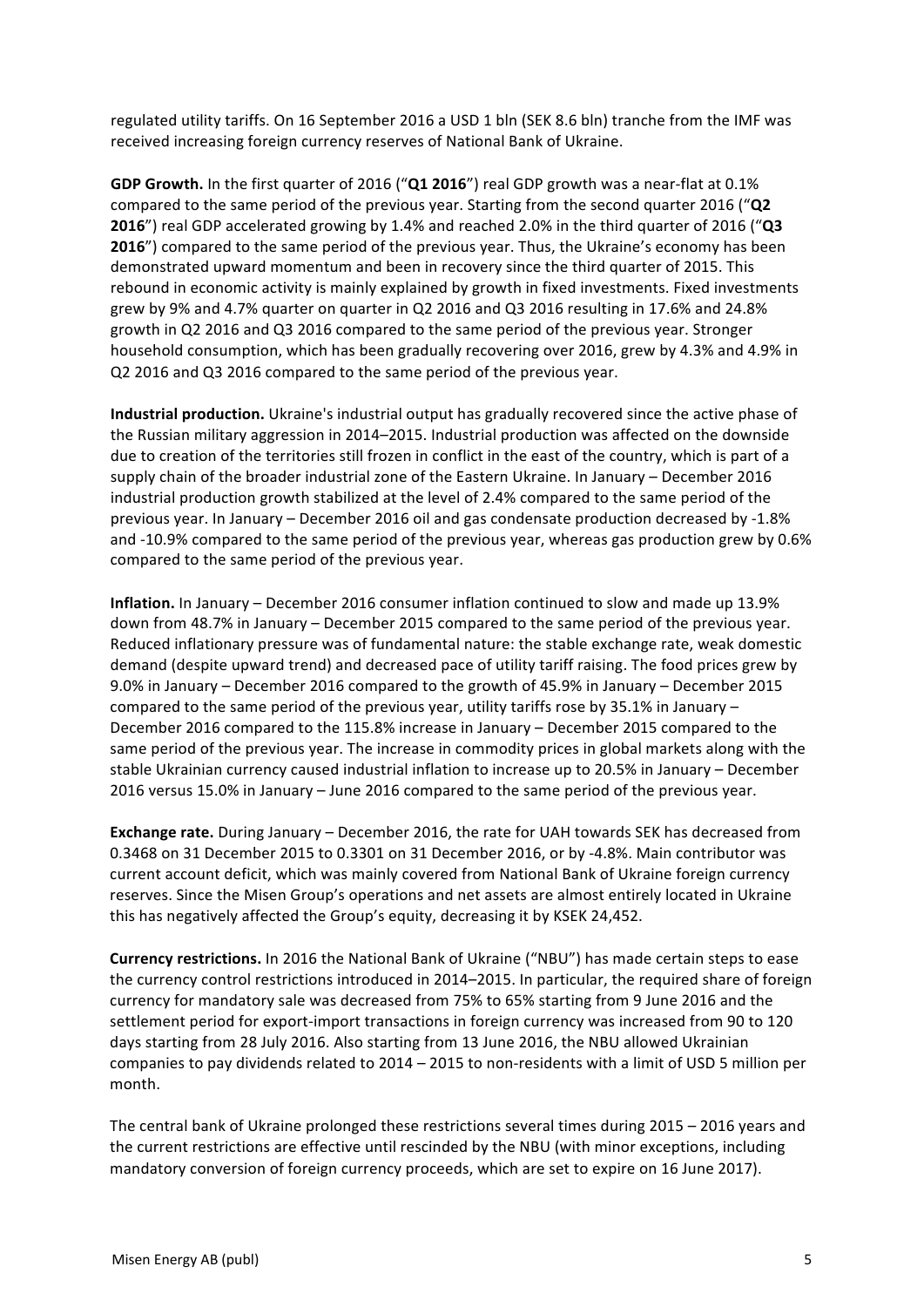#### **Investment dispute notice to the Government of Ukraine**

In early October 2015, Company notified the Government of Ukraine that a dispute had arisen concerning the Company's investments in Ukraine.

The Company has engaged in meaningful discussions with the Government of Ukraine what regards application of the exorbitant subsoil use charge and its increasing negative effect to the Company's investments in Ukraine. No amicable settlement with Ukraine has been reached as of the end Q4 2016. 

During the reporting period Ukraine continued to apply the exorbitant subsoil use charge to the joint activities implemented pursuant to the JAA No. 3. This prevented the Company from implementing the investment program and realizing any return on its investments. Continuing application of the exorbitant subsoil use charge might force the Company to close its operations in Ukraine.

Please also refer to the chapter Essential events after the end of Q4 2016.

#### **Request for Arbitration from PJSC Ukrgasvydobuvannya**

In August 2016 PJSC Ukrgasvydobuvannya referred to the Arbitration Institute of Stockholm Chamber of Commerce and requested termination of the JAA No.3, which results in allocation of the JA's property.

Misen Enterprises AB and LLC Karpatygaz requested the tribunal to reject all of UGV's claims and award compensation of damages suffered due to PJSC Ukrgasvydobuvannya's violations of the JAA No.3. The tribunal constituted under the JAA No. 3 determined the procedural issues that the disputing parties shall follow during the entire arbitration proceeding. The hearing is held in November 2017.

The arbitration proceeding has no immediate impact on Misen Enterprises' AB and LLC Karpatygaz's business in Ukraine.

Please also refer to the chapter Essential events after the end of Q4 2016.

#### **Criminal investigation**

In 2014 the General Prosecutor's Office of Ukraine initiated the criminal investigation, on suspicion of embezzlement and misappropriation of property allegedly committed by certain officials of the Ministry of Ecology and Natural Resources., rather than based on the fact that LLC Karpatygaz committed any criminal offence. On 5 September 2016 UGV submitted a complaint, which was replicated by the General Prosecutor requesting to arrest the JA's property.

In October and November 2016 Pechersk District Court in Kyiv arrested the JA's property and prohibited LLC Karpatygaz from disposing in any manner of that property. LLC Karpatygaz has not been prevented from using the JA's property and, therefore, could implement the JAA No.3.

The court rulings arresting the JA's property have been fully enforced. LLC Karpatygaz confirmed enforcement of the rulings by signing the respective documents in November 2016.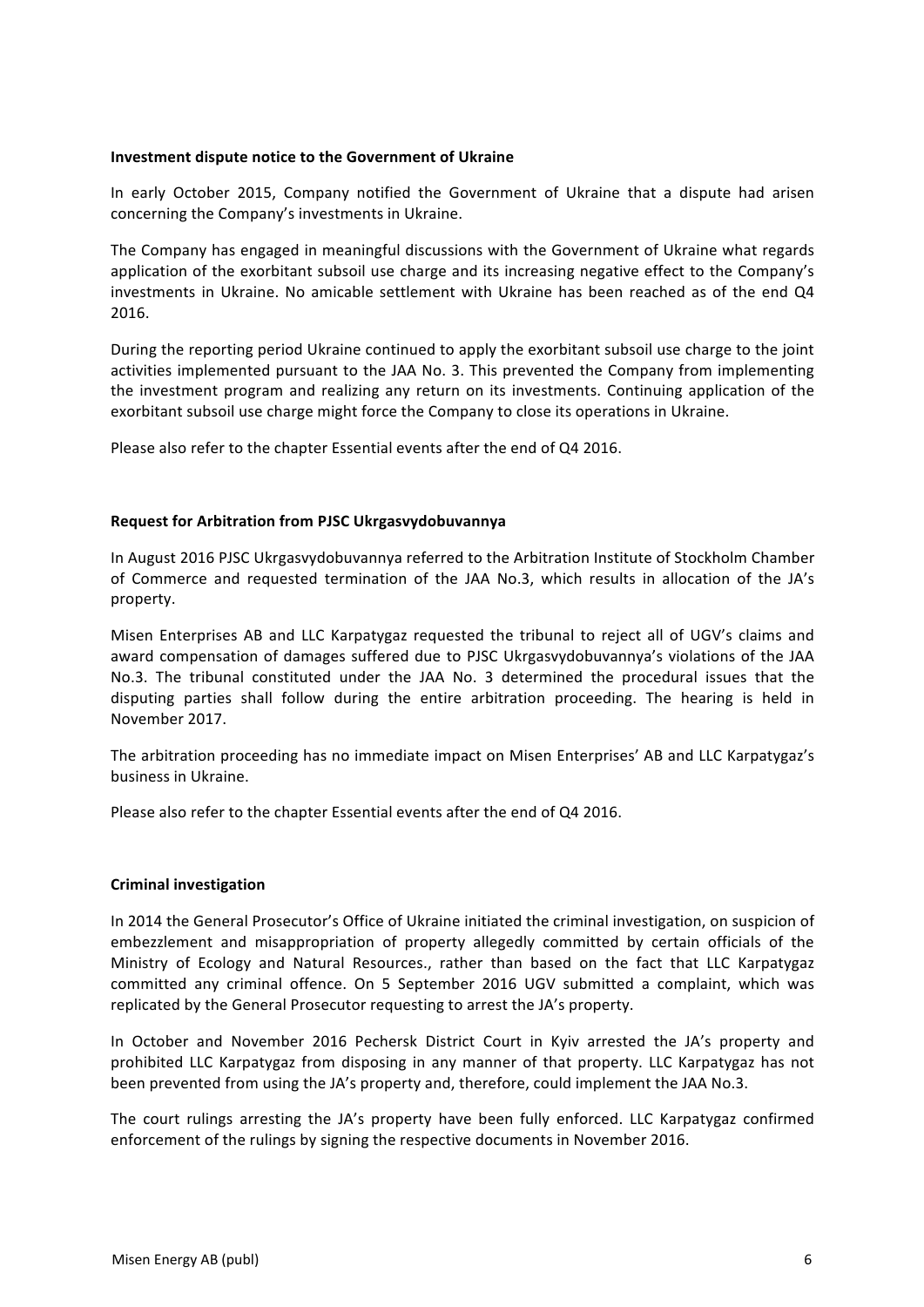Misen Group considers the criminal investigation to be ungrounded and denies all the possible criminal accusations in their entirety.

Please also refer to the chapter Essential events after the end of Q4 2016.

#### **Request for Interim Measures submitted by Misen Enterprises AB and LLC Karpatygaz**

In November 2016 Misen Enterprises AB and LLC Karpatygaz submitted the Request for Interim Measures to the tribunal constituted under the JAA No.3.

Misen Enterprises AB and LLC Karpatygaz requested the tribunal to declare that it has exclusive jurisdiction to decide the disputes arising out of or in connection with the JAA No.3. Misen Enterprises AB and LLC Karpatygaz also requested the tribunal to instruct PJSC Ukrgazvydobuvannya to refrain from any further or future actions before Ukrainian authorities in relation to the dispute concerning JAA No.3 pending the rendering of a final award by the tribunal.

Please also refer to the chapter Essential events after the end of Q4 2016.

#### **Sale of hydrocarbons**

Since October 2016 sale of hydrocarbons owned by JA have encountered certain issues.

During October-November 2016, the end consumers accepted sales of gas produced by JA as the ownership rights for gas were confirmed by national gas pipeline operator, which in its turn received confirmation of the volumes produced from PJSC Ukrgazvydobuvannya.

During October-November 2016, several regional units of PJSC Ukrgasvydobuvannya refused to ship the gas condensate, oil and LPG to the JA's clients. However, JA managed to sell the October-November 2016 volumes to its clients and PJSC Ukrgasvydobuvannya signed corresponding deliveryacceptance certificates. During December 2016, JA continued its business operations. However, PJSC Ukrgazvydobuvannya continued its manifestly unlawful actions and refused provide services with respect to production, collection, treatment and transportation of natural gas, gas condensate, oil and LPG to JA. Being prevented from selling the hydrocarbons, Misen Group could not properly implement JAA No.3 and pay the exorbitant subsoil use charge to Ukraine.

LLC Karpatygaz, as an Operator of JA, commenced a court proceeding and requested the court to order PJSC Ukrgazvydobuvannya to implement the respective agreements concluded between the JA and PJSC Ukrgazvydobuvannya. The respective agreements oblige PJSC Ukrgazvydobuvannya to provide services with respect to production, collection, treatment and transportation of hydrocarbons to JA.

Please also refer to chapter Essential events after the end of Q4 2016.

#### **Contribution to the JA**

During January-December 2016, Misen Enterprises AB did not contribute any additional funds towards its commitment to the JA in the amount of MUSD 8.6 (MSEK 73.8). The total amount contributed remains at KUSD 3,930 (KSEK 35,644).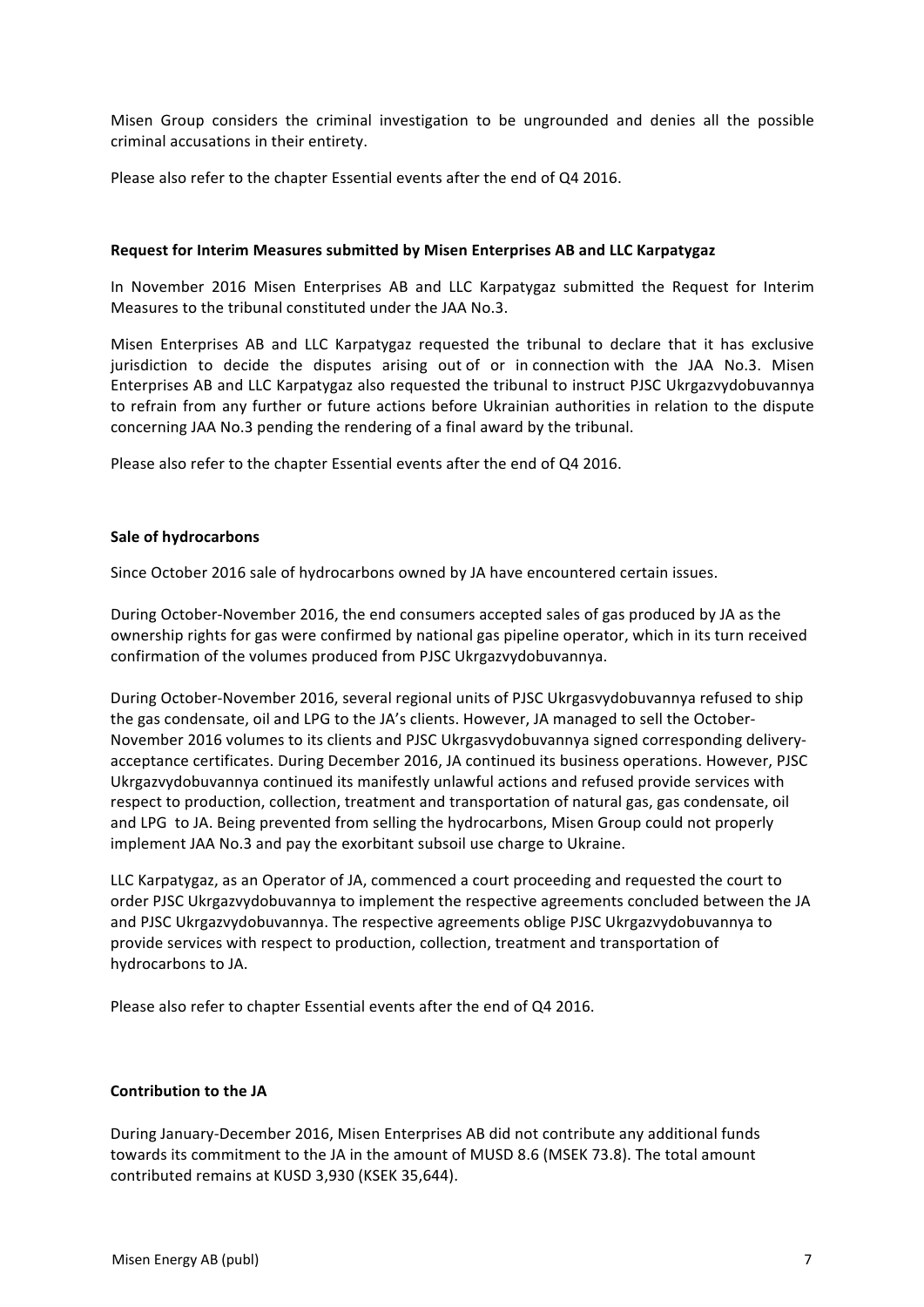It was indicated that for any additional contribution to be made, UGV first should remedy its breaches of JAA and that UGV's direct and indirect shareholders cease targeting JA with discriminatory subsoil use charge. As of the date of publishing of this report, there is no clarity as for these conditions to finalize the additional contribution to JA.

#### **Investment program report**

Despite financial constraints imposed by the increased subsoil use taxation, Misen Group continued construction of booster compressor stations during January – December 2016. During this period, JA invested KSEK 22,932 (KSEK 191,772) into the development program (compared to the same period of 2015).

During January-December 2016, Company has reached the following major milestones:

- 2 wells undergone workover and/or well stimulation works,
- 2 wells were put into production,
- 6 metering units were constructed and put into operations,
- 4 BCS were at the final stages of construction.

#### **Production report**

The renewed investment program in 2015 has allowed to achieve stable levels of production during January-December 2016 (when compared to the previous reporting periods).

|                         | January - December<br>2016 | January - December<br>2015 | January - December<br>2014 |
|-------------------------|----------------------------|----------------------------|----------------------------|
| Natural Gas (mmcm)      | 596.6                      | 687.5                      | 672.0                      |
| Gas Condensate (ktons*) | 31.1                       | 31.9                       | 28.6                       |
| Oil (ktons)             | 5.4                        | 11.1                       | 18.8                       |
| LPG (ktons)             | 8.3                        | 6.06                       |                            |
| * thousand tons         |                            |                            |                            |

The table below sets forth the *accumulated production* indicators for the specified period: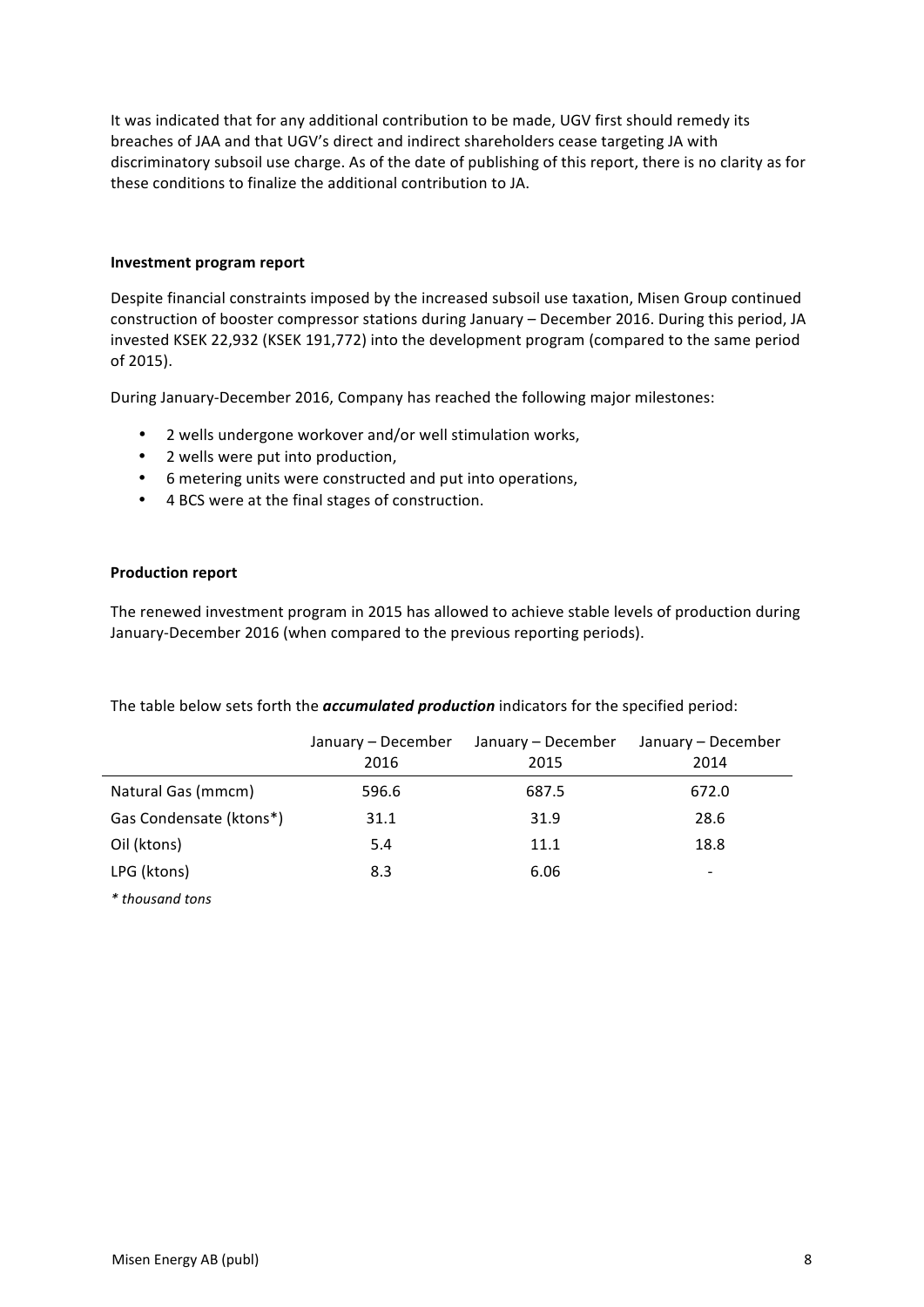#### **Essential events after the end of the Q4 2016**

#### *Currency fluctuations*

During the period 1 January 2017 to mid-February 2017, Ukrainian currency was relatively stable depreciating by -0.2% in relation to SEK from 0.3301 to 0.3293.

#### *Investment dispute notice to the Government of Ukraine*

The Company is in meaningful discussions with the Government of Ukraine regarding application of the exorbitant subsoil use charge and its increasing negative effect to the Company's investments in Ukraine. The Company reserves its right to submit the dispute to international arbitration in accordance to the Treaty.

#### *Request for Arbitration from PJSC Ukrgasvydobuvannya*

Misen Enterprises AB and LLC Karpatygaz participate in an arbitration proceeding commenced by UGV in 2016 under the JAA No.3 and vigorously defend the legitimate interests of their investors.

In accordance to the procedural timetable for merits, the disputing parties shall submit their positions on the merits. Misen Enterprises AB and LLC Karpatygaz shall submit their Statement of Defence and Counterclaim in May 2017. The hearing on the merits is held in November 2017.

#### **The operation of Khrestyshchenska BCS**

During January – February 2017 JA and PJSC Ukrgasvydobuvannya continued to implement conditions of Khrestyshchenska BCS lease agreement. Thus, JA had no losses in connection with the additional costs of power supply used to pump-over volumes of base production.

The board and management continue monitoring the situation and will report on the future development.

#### *Criminal investigation*

The criminal investigation commenced by the General Prosecutor's Office of Ukraine in 2014 and supplemented with the UGV's complaint dated 5 September 2016 is ongoing.

On 23 February 2017 a District Court in Kyiv arrested the booster compressor stations that form part of the JA's assets. The court ruling prevents LLC Karpatygaz, a partially owned subsidiary of Misen Energy AB (publ), from operating the BCSs and obliges to transfer the BCSs to PJSC Ukrgasvydobuvannya, wholly owned by the Ukrainian State. The court ruling is effective from the date on which it was made. As a result, LLC Karpatygaz cannot perform its daily operations and properly implement JAA No. 3. LLC Karpatygaz will comply with the court ruling in accordance with Ukrainian law.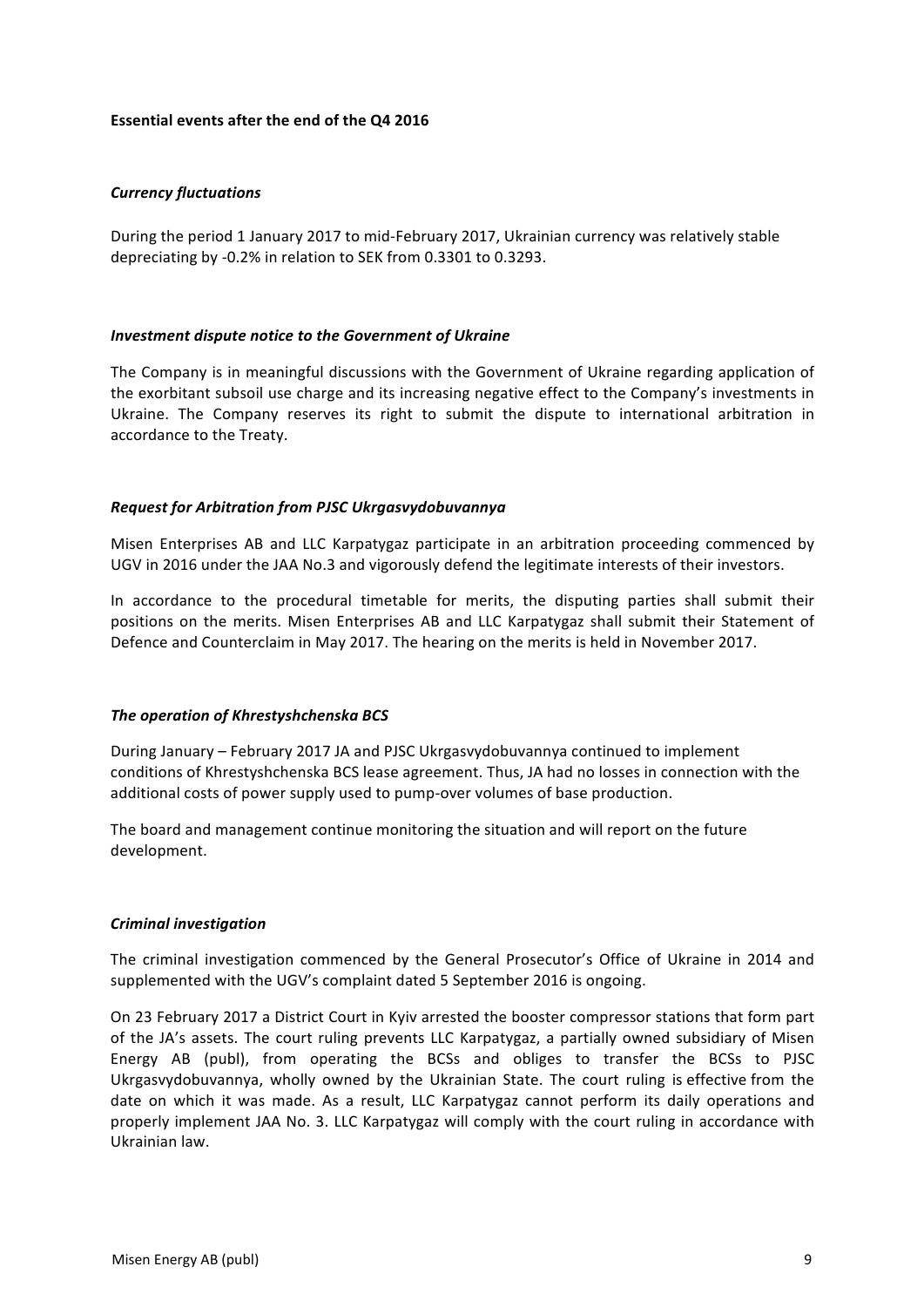The court ruling was issued in the context of a previously reported criminal investigation. LLC Karpatygaz and Misen Enterprises AB consider the criminal allegations to be ungrounded, deny them in their entirely, consider that all court rulings issued in this context are illegal and amount to expropriation of their assets. Misen Group has been always cooperative with the investigation authorities and are ready to evidence the legitimate nature of the JAA No.3 in Ukraine.

#### *Request for Interim Measures submitted by Misen Enterprises AB and LLC Karpatygaz*

Misen Enterprises AB and LLC Karpatygaz continue to defend the legitimate interests of their investors seeking interim measures from the tribunal constituted under the JAA No.3.

In the light of the procedural timetable determined by the tribunal, the disputing parties shall submit their respective positions regarding the Respondents' Request for Interim Measures.

### *Sale of hydrocarbons*

As of publishing of this report PJSC Ukrgazvydobuvannya continued its manifestly unlawful actions and refused to provide services with respect to production, collection, treatment and transportation of natural gas, gas condensate, oil and LPG to JA to JA. Being prevented from selling the hydrocarbons Misen Group could not properly implement JAA No.3 and pay the exorbitant subsoil use charge to Ukraine. If this situation continues, JA could be inoperative and have not enough liquidity to cover its commitments, including payment to its employees.

Misen Enterprises AB and LLC Karpatygaz will continue to defend the legitimate interests of their investors. The companies reserve all their rights in this respect, including the right to address this question in the ongoing arbitration under JAA No.3.

#### *Changes of the Board*

Mr Hans Lundgren has decided to leave the Board in January 2017.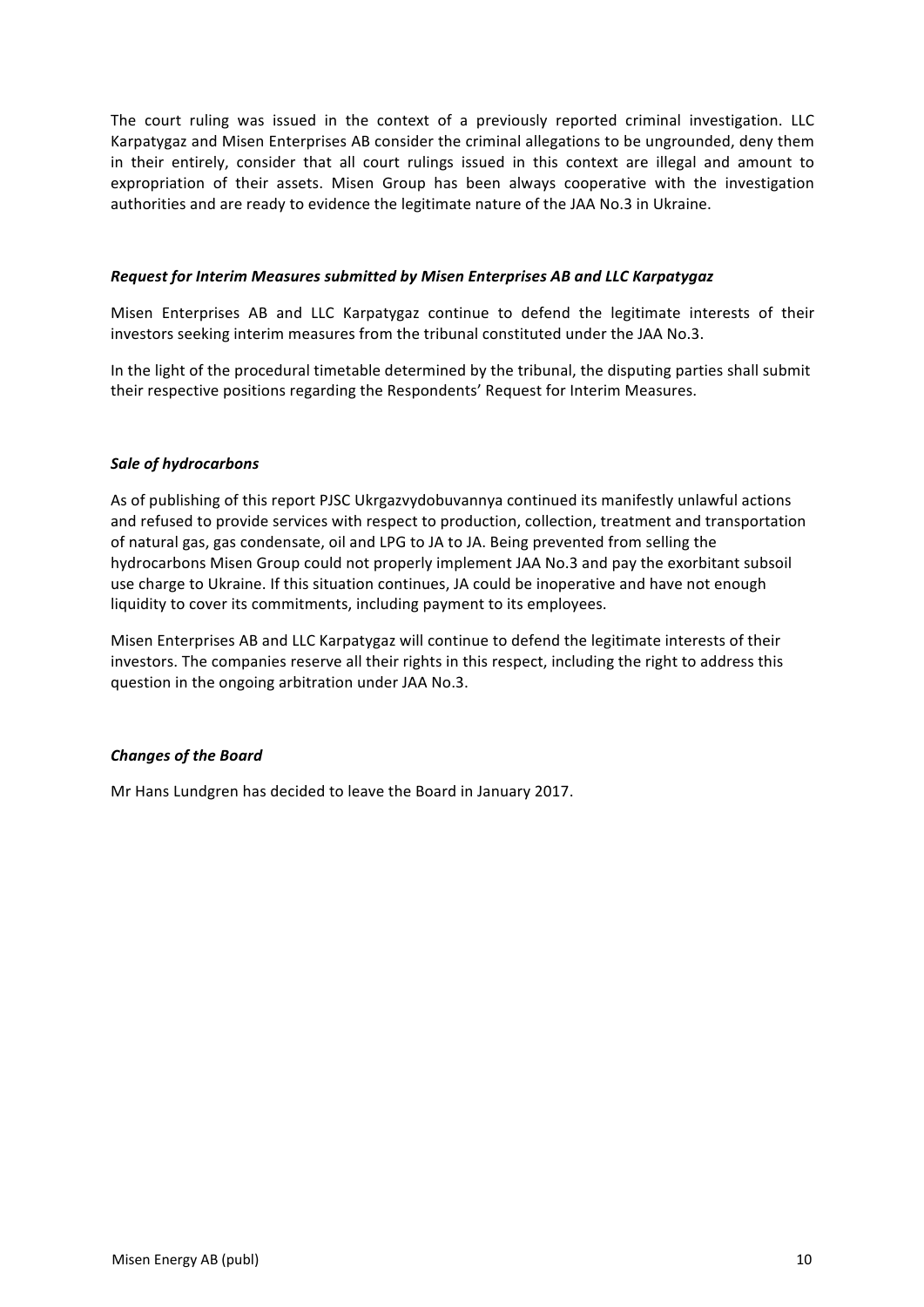## **3. Results – the Misen Group and the Company**

## *Q4 2016*

The Misen Group accounted for an operating income of KSEK 8,135 in Q4 2016 (loss of KSEK -35,500 for the same period 2015). Profit after financial items for the period was KSEK 2,147 (loss of KSEK -65,369 for the same period 2015). The higher operating results and results after financial items are mainly explained by the higher natural gas margins due to changed basis of calculation of subsoil use charge (since January 2016 instead of price established by regulator the average import price is applied). Refusal to deliver hydrocarbons by PJSC Ukrgazvydobuvannya in December 2016 had the opposite effect on the operating income as well as results after financial items had.

Loss after financial items for the Parent Company in Q4 2016 amounted to KSEK -5,620 (KSEK -565,307). During 2015 the Parent Company result was affected by write-down amounting to KSEK 560,000 of shares in Misen Enterprises AB.

#### *January – December 2016*

During January – December 2016, the Misen Group net turnover amounted to KSEK 675,340 (KSEK 884,373) while the Parent Company revenue in the same period amounted to KSEK 5,577 (KSEK 120). Starting from Q3 2016 the Company started invoicing its subsidiaries for group common costs.

For January – December 2016, operating income of the Misen Group was KSEK 33,387 (KSEK 14,609) and the Group result after the financial items for January – December 2016 was KSEK 9,046 to be compared to KSEK -48,687 for the same period 2015.

During January – December 2016, the JA gas production totalled 596.6 mmcm (687.5 mmcm during the same period 2015), generating a turnover of KSEK 1,135,685 (KSEK 1,706,289) of which 50.01 % is attributable to the Misen Group's interest in the JA, the corresponding numbers in KUAH are KUAH 3,425,236 (KUAH 4,412,435). The decrease in production and, thus, in turnover was mainly caused by sluggish investment program due to increased subsoil use charge rates, violation of JAA by PJSC Ukrgasvydobuvannya as well as lower sales prices.

During January – December 2016 the Parent Company's loss after financial items made up KSEK -33,079 (KSEK -583,804). During the year the Company has had loss on sales of shares in Misen Enterprises AB amounting to KSEK 9,309.

#### **Proposed disposition of parent company earnings**

Retained earnings for the parent company amounts to KSEK 29,625. The Board proposes that the retained earnings are carried forward and no dividend is paid.

#### **Amendments to the tax code**

As reported in previous reports, as of 1 January 2015 Ukrainian Parliament adopted amendments to the tax code. According to the adopted amendments, Joint Activities are not corporate profit tax ("CPT") payers starting from 2015. Instead, Joint Activities' operators are liable to pay income taxes on behalf of the participants. In December 2015 Ukrainian Parliament adopted additional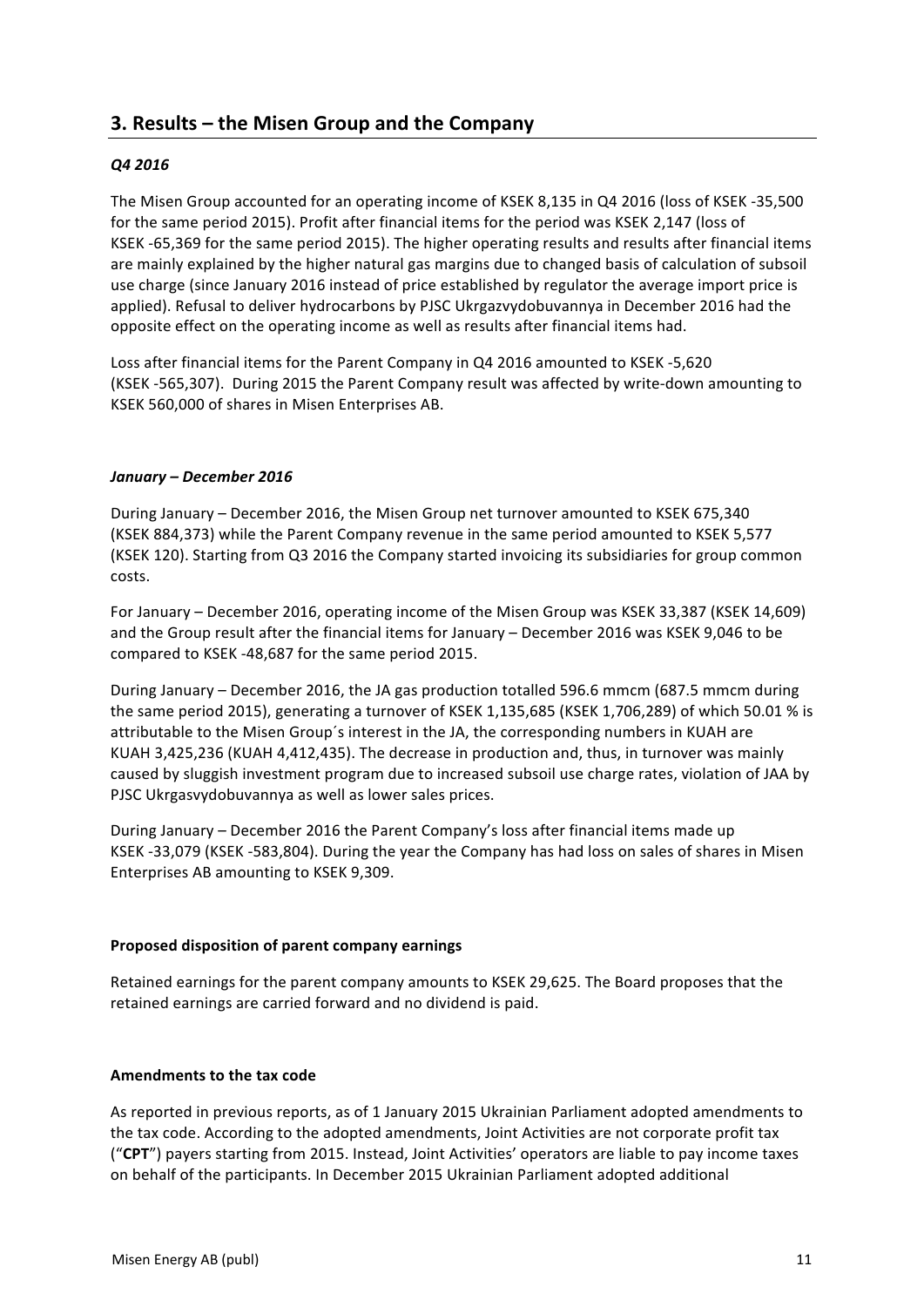amendments to the tax code. According to these amendments the CPT return is submitted within 40 days after the end of reporting period on a quarterly basis. The CPT obligations are based on the tax returns for the previous quarter and are paid within 10 days after submission of the return.

In this report it has been assumed that Misen Group with regard to the taxes related to JA will be tax payer according to Ukrainian legislation based on the presumption that it has an operating activities within the country. Joint operations such as the JA in Ukraine has no clear definition in the Swedish Tax Legislation. JA has in the tax return of Misen Enterprises for 2015 been treated as a foreign legal entity taxed by the participants (Sw. I utlandet delägarbeskattad juridisk person). This report has been prepared on the assumption that the income in the JA accrued before 1 January 2015 will not be subject to Swedish tax, that the holding in the JA is considered as business-related shares (Sw. *näringsbetingade aktier*) until 31 december 2014 and that the Ukrainian income tax may be deducted from Swedish income tax.

After the sale of 37,5% of the shares in Misen Enterprises AB the Parent Company can no longer utilize the tax losses carried forward through group contribution from Misen Enterprises AB.

During January-December 2016 JA paid KUAH 28,167 (KSEK 9,339) as CPT on behalf of Misen Group to Ukrainian tax authorities.

### **Financial assets and liabilities**

During the January-December 2016 JA wrote-off KUAH 143,593 (KSEK 47,610) in bad debt. Out of the total amount 50,01% has affected the Misen Groups' result. Subsidiary LLC Karpatygaz as the operator of JA is engaged in constructive negotiations with the debtors. The settlement of these outstanding obligations is also sought through the legal proceedings in Ukraine.

Book value of financial assets and liabilities corresponds to fair value.

#### **Cash position**

As of 31 December 2016, the cash balance of the Misen Group was KSEK 12,498 (KSEK 7,413). The cash flow from operations after changes in working capital was KSEK 15,211 in January-December 2016 (KSEK 85,848). 

#### **Capital expenditure**

The Misen Group's capital expenditure on equipment for gas production in Ukraine related to the JA activity during January - December 2016 amounted to KSEK 14,508 (KSEK 103,108).

During January – December 2016, capital expenditure orders not yet delivered have been placed at an aggregate value of KSEK 18,302. The capital expenditures are equipment, constructions and constructions in progress for extraction of natural gas.

#### **Expected future development of the Company and going concern**

On-going sales of natural gas produced had a positive impact on the Group's income and cash flows in 2016, providing grounds for continued investment program. However, this has been offset by the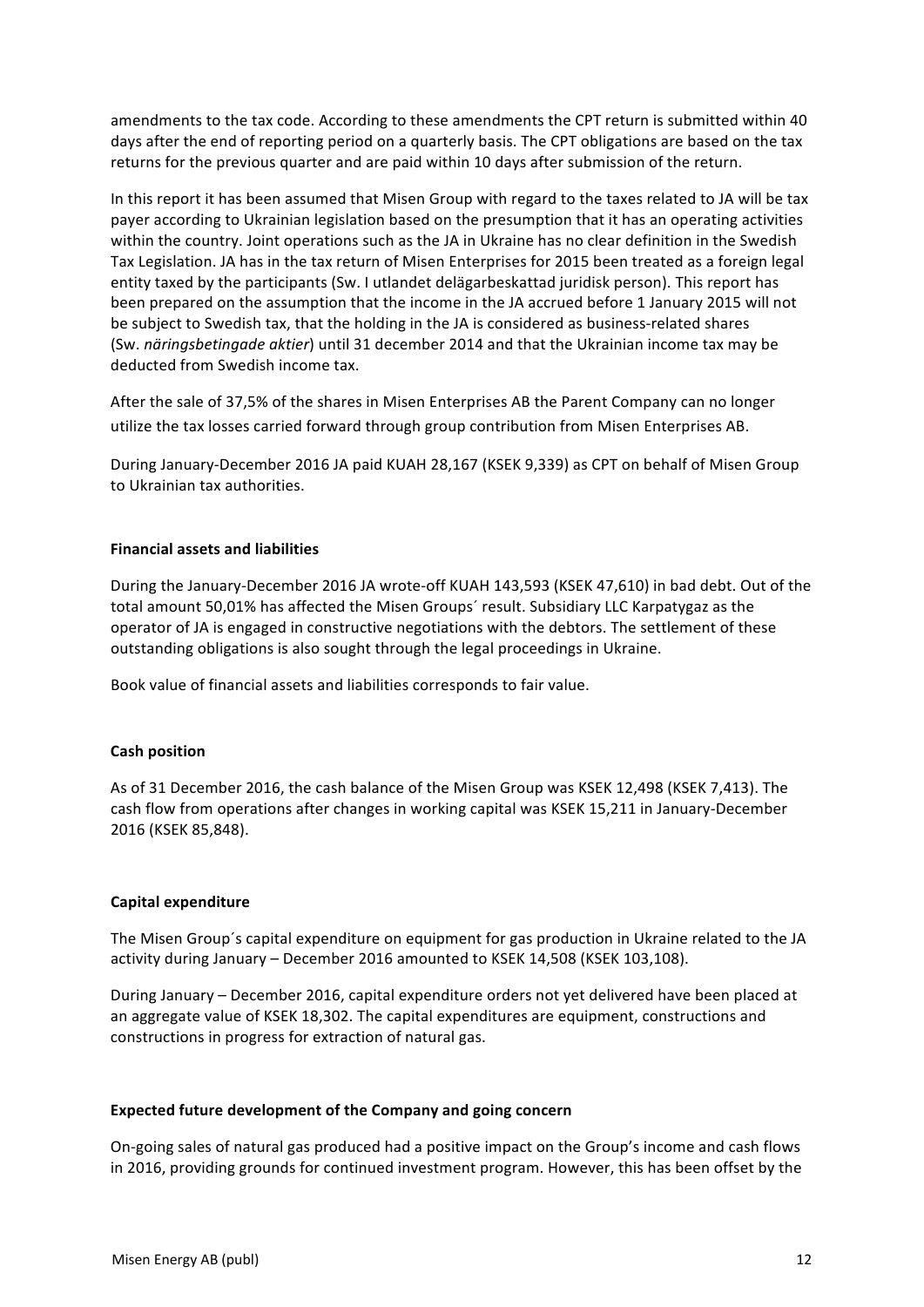increased subsoil charges to 70%, what has hampered production growth and will continue to give a negative effect to the Misen Group's results during 2017.

Provided that the subsoil charge remains at the level of 70% the result and cash-flow for the remaining life time of the project will be seriously reduced, which was reflected in the decision taken to write down the value of Misen Enterprises in the Company as presented in the annual report 2015.

Depending on how the arbitration cases develop where the Misen Group is involved a need for increased financing of the Swedish operations might arise during the second half of 2017. The need for funding will be handled through new credits.

Based on the abovementioned facts related to the arbitration proceedings with UGV, ongoing criminal investigation as well as issues with sale of hydrocarbons, there is a material uncertainty related to events or conditions that may cast significant doubt on the Misen Group's ability to continue as a going concern. Therefore, Misen Group may be unable to realize its assets and discharge its liabilities in the normal course of business.

Management and the board are concerned with the situation and will report on further developments in upcoming reports.

#### **Environmental impact**

The JA operations have an impact on the environment in Ukraine, which is governed by laws and conventions, which in turn control the JA's operations as regards to the environment. Oil and natural gas operations are subject to extensive regulations with respect to the environment at both international and national levels. Environmental legislation covers the control of water and air pollution, waste, licensing requirements, restrictions on operations in environmentally sensitive and coastal areas. Environmental regulations are expected to become more stringent over time, which will most likely result in increasing costs. The Misen Group meets the environmental requirements in order to maintain existing licenses or obtain new ones.

#### **Accounting principles**

This report is prepared according to the International Financial Reporting Standards (IFRS), as adopted by EU. This report is prepared according to IAS 34 and The Swedish Annual Accounts Act as well as RFR 2, Accounting for legal entities. The accounting principles for the Misen Group as well as for the Company are identical to the last annual and quarterly reports.

#### **Financial and other risks**

The Misen Group focuses on increasing the local hydrocarbons production in Ukraine by undertaking a large-scale investment program focused on development and modernization of gas production infrastructure. In this activity, the Group works with a complex set of industry-specific risks such as price trends for oil and gas, currency risk and interest rate risks, regulatory matters relating to investigations, processing and environment and uncertainty in the value of the completed exploration work and the subsequent field development. With operations being focused on production rather than exploration, the risk exposure could be considered as being moderate.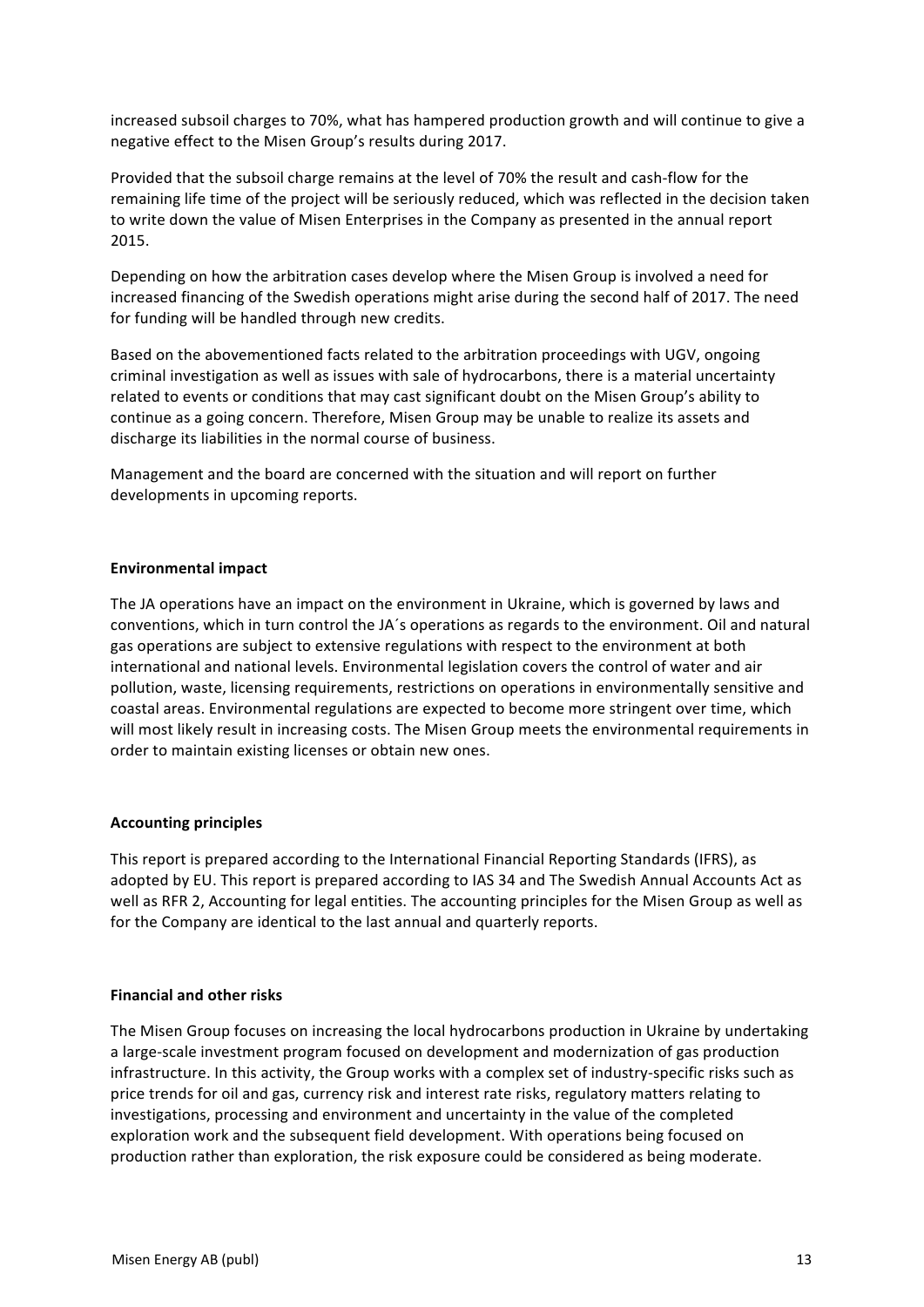A more in-depth explanation of the different risk exposures in the Company's business is included in the annual report 2015.

## **First North**

Misen Energy AB (publ) is listed on First North, which is an alternative market place operated by Nasdaq First North Stockholm and the Company adheres to the rules and regulations for First North. The Certified Adviser of the Company is Erik Penser Bank AB.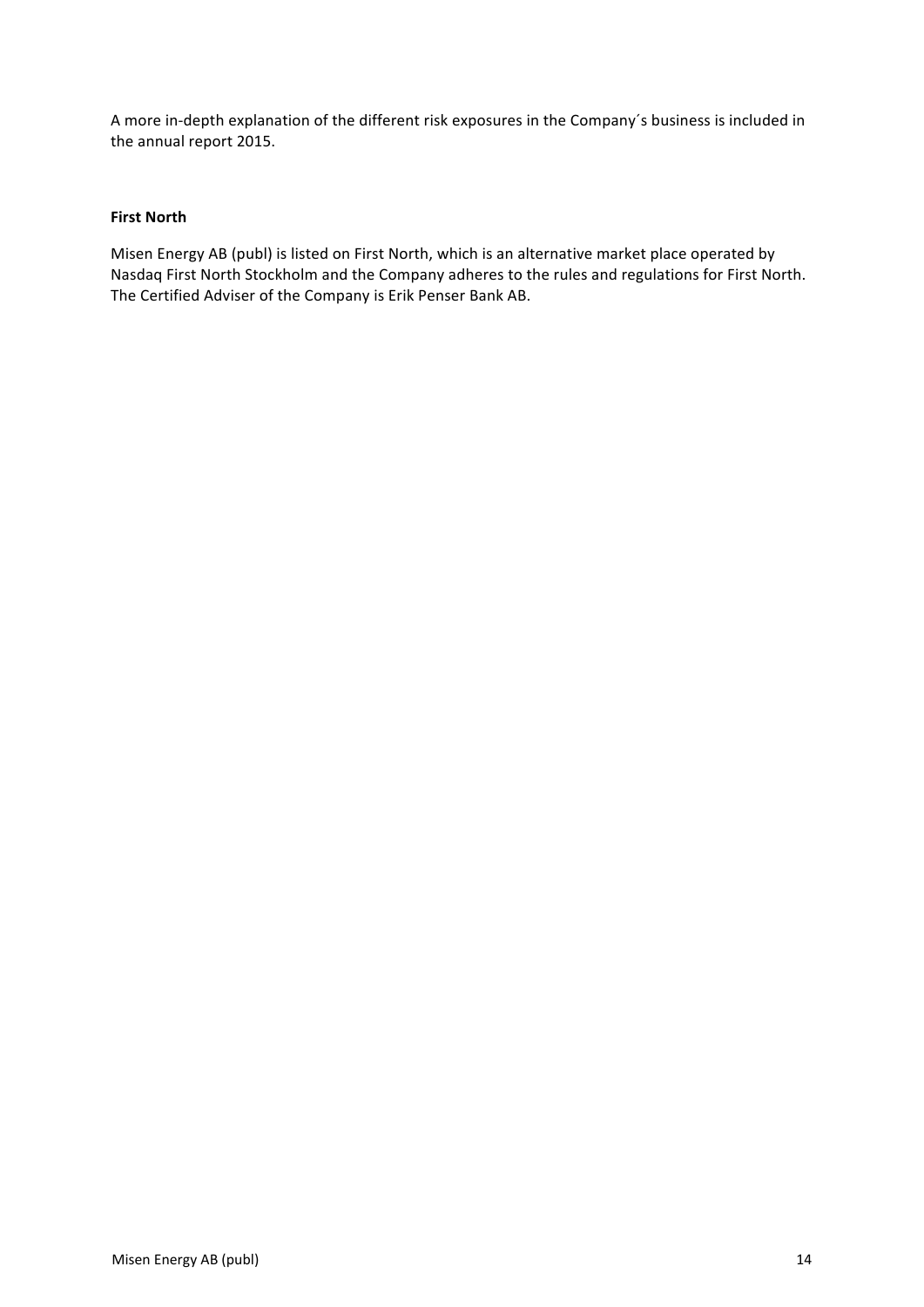## **Sector information - the Misen Group**

The Misen Group operational activities are located in Ukraine. Solely administrative issues are undertaken in Sweden.

## **Geographical area**

|                                              | 31 Dec 2016 | 31 Dec 2015 |
|----------------------------------------------|-------------|-------------|
| (All amounts in KSEK)                        |             |             |
| Sales, external:                             |             |             |
| Sweden                                       |             |             |
| Ukraine                                      | 653,122     | 853,359     |
| Fixed assets:                                |             |             |
| Sweden                                       |             |             |
| Ukraine                                      | 508,677     | 588,941     |
|                                              |             |             |
|                                              |             |             |
| <b>Transactions with related parties</b>     |             |             |
|                                              | 31 Dec 2016 | 31 Dec 2015 |
| (All amounts in KSEK)                        |             |             |
| Ukrgasvydobuvannya:                          |             |             |
| Sale                                         | 43,503      |             |
| Purchase                                     | 128,208     | 129,131     |
| Short-term receivables                       |             |             |
| Short-term debts                             | 72          | 14,708      |
| Management, Board and major<br>Shareholders: |             |             |
| Purchase of services                         | 7,759       | 4,097       |
| Interest                                     | 1,632       | 350         |
| Salaries and remunerations                   | 5,608       | 5,146       |
| Short-term debts                             | 1,862       | 2,190       |
| Long-term debts                              |             | 10,613      |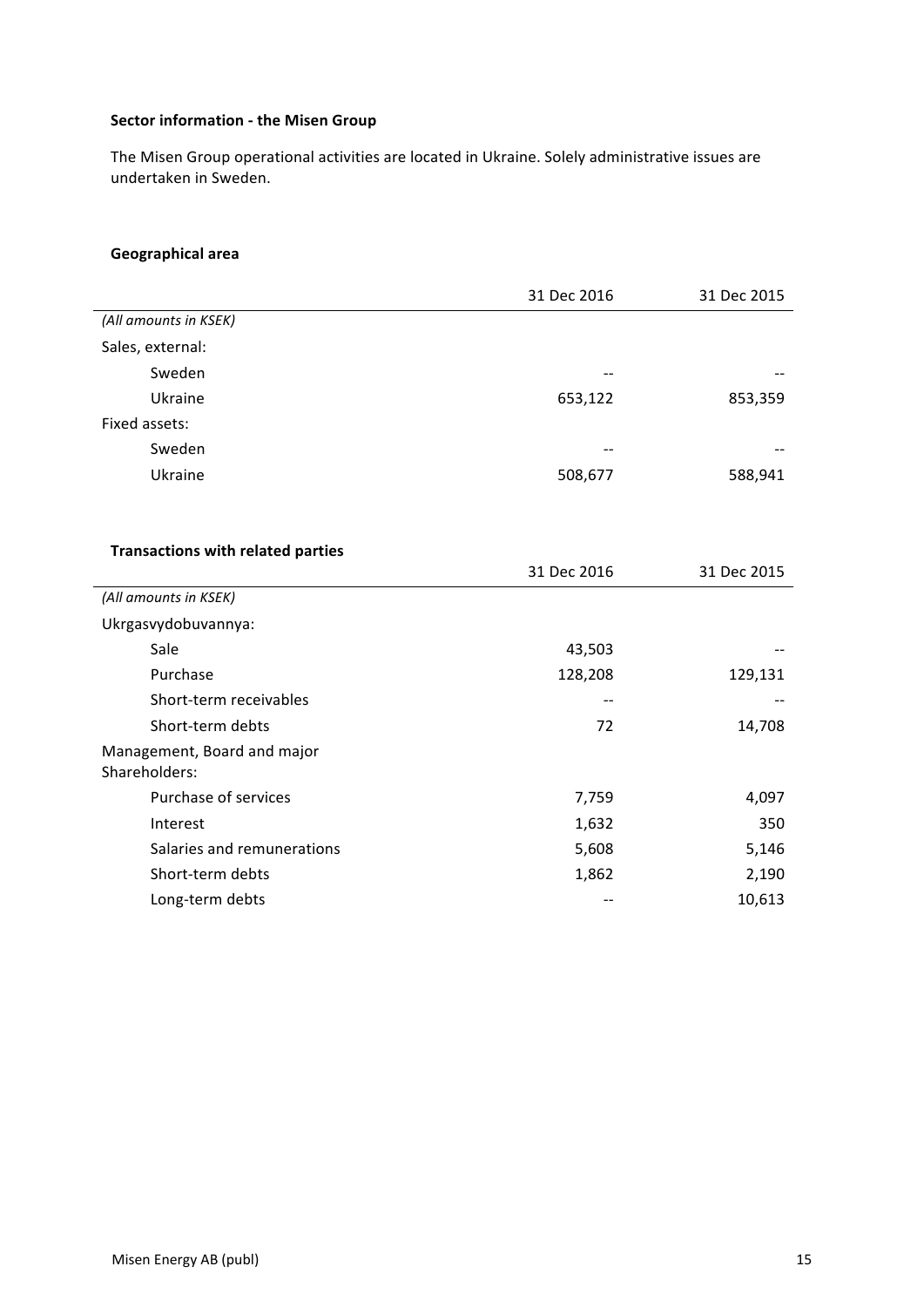#### **Publication of the January - December 2016 report**

This January - December 2016 report is published at the Company's website (http://www.misenenergy.se), and a printed version can be ordered at info@misenenergy.se.

*This information is information that Misen Energy AB (publ)* is obliged to make public pursuant to the *EU Market Abuse Regulation and the Securities Markets Act. The information was submitted for* publication, through the agency of the contact person set out above, at 12:00 CET on 28 February *2017.*

#### **Future reports**

Next report, the annual report 2016, will be published on 5 April 2017. The AGM will be held 26 April 2017 and the report for the first quarter 2017 will be published 31 May 2016.

This report has not been subject to review by the Company's auditors.

Stockholm, 28 February 2017

#### **Misen Energy AB (publ)**

The Board and Managing Director

For further information, please contact: Göran Wolff, MD

| Direct line: | +46 31 759 50 72     |
|--------------|----------------------|
| Mobile:      | +46 709 45 48 48     |
| E-mail:      | goran@misenenergy.se |
|              | info@misenenergy.se  |

Misen Energy AB (publ) (formerly Svenska Capital Oil AB (publ)) is a Swedish upstream oil and gas company with operations in Ukraine. The company was founded in 2004 and its shares are traded on Nasdaq First North since 12 June 2007.

In 2011, Misen Energy AB (publ) acquired Misen Enterprises AB and its Ukrainian subsidiary, LLC Karpatygaz, including the rights to 50.01% of the revenue and profit from a gas production project in Ukraine. Under IFRS rules, this transaction is classified as a reverse takeover. In consideration of the acquisition, a new share issue was carried out. The gas producing assets were acquired by production cooperation via a joint activity project governed by a Joint Activity Agreement between at that time the wholly-owned direct and indirect subsidiaries of Misen Energy AB (publ), i.e. Misen Enterprises AB and LLC Karpatygaz (together 50.01%) and PJSC Ukrgasvydobuvannya (49.99%), a subsidiary of the National Joint Stock Company Naftogaz of Ukraine. PJSC Ukrgasvydobuvannya is the largest producer of natural gas in Ukraine. The purpose of the Joint Activity Agreement is to significantly increase production of gas and oil by providing modern technologies via a large-scale investment program for the purposes of attainment of profits.

In June 2016 Misen Energy AB (publ) sold 37.5 % of Misen Enterprises AB shares to the Hong Kong based company Powerful United Limited. Owning (the remaining) 62.5% of Misen Enterprises AB shares, Misen Energy AB (publ) maintains full control of the company and preserves a right to obtain 62.5% of the future dividends from the operations in Ukraine.

The registered office of Misen Energy AB (publ) is in Stockholm and the shares are traded on First North under identification ticker MISE. The Certified Adviser of the company at Nasdaq First North is Erik Penser Bank AB.

For further information, please visit our website www.misenenergy.se.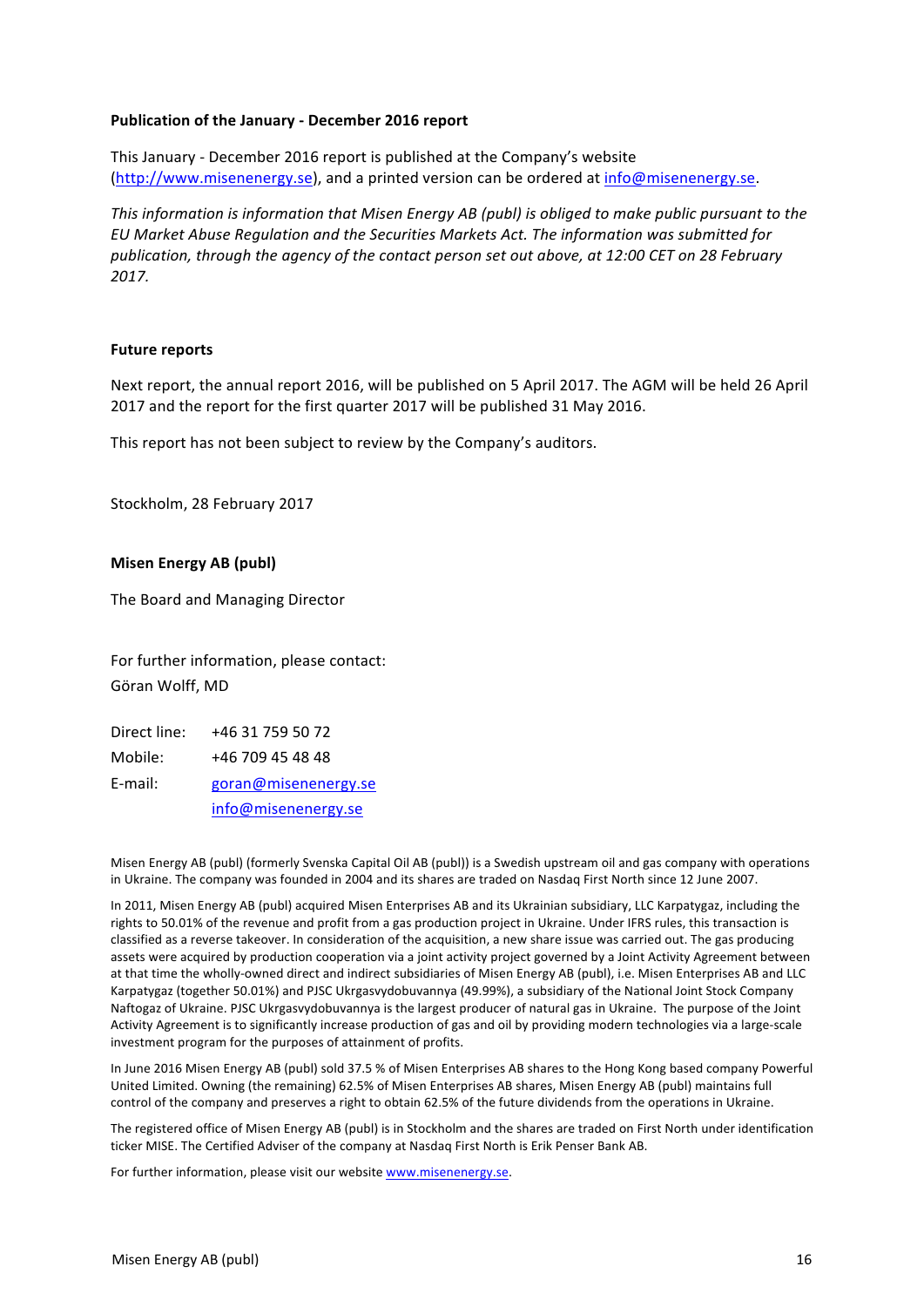#### **CONDENSED INCOME STATEMENT-THE GROUP**

|                                                                       | 1 Oct -31 Dec | 1 Oct -31 Dec | 1 Jan - 31 Dec | 1 Jan - 31 Dec |
|-----------------------------------------------------------------------|---------------|---------------|----------------|----------------|
|                                                                       | 2016          | 2015          | 2016           | 2015           |
| All amounts in KSEK                                                   | 3 months      | 3 months      | 12 months      | 12 months      |
|                                                                       |               |               |                |                |
| <b>Operating revenue</b>                                              |               |               |                |                |
| Net sales                                                             | 117,599       | 196,747       | 653,122        | 853,359        |
| Other operating income                                                | 7,424         | 13,115        | 21,868         | 27,528         |
| Result from associated companies                                      | 5             | 590           | 350            | 3,486          |
|                                                                       | 125,028       | 210,452       | 675,340        | 884,373        |
| <b>Operating expenses</b>                                             |               |               |                |                |
| Other external expenses                                               | $-87,438$     | $-170,335$    | $-547,881$     | $-738,953$     |
| Personnel expenses                                                    | $-6,430$      | $-4,480$      | $-17,812$      | $-16,078$      |
| Depreciation and amortisation of tangible and intangible fixed assets | $-8,757$      | $-11,632$     | $-36,457$      | $-34,845$      |
| Other operating cost                                                  | $-14,268$     | $-59,505$     | $-39,803$      | -79,888        |
|                                                                       | $-116,893$    | $-245,952$    | $-641,953$     | -869,764       |
| <b>Operating income/loss</b>                                          | 8,135         | $-35,500$     | 33,387         | 14,609         |
|                                                                       |               |               |                |                |
| <b>Financial items</b>                                                | $-5,988$      | $-29,869$     | $-24,341$      | $-63,296$      |
| Profit/loss after financial items                                     | 2,147         | $-65,369$     | 9,046          | $-48,687$      |
| Taxes for the period                                                  | $-1,634$      | 16,813        | $-12,089$      | 14,963         |
| Profit for the period                                                 | 513           | $-48,556$     | $-3,043$       | $-33,724$      |
| Profit is attributable to:                                            |               |               |                |                |
| Owners of Misen Energy AB (publ)                                      | $-1,788$      | $-48,556$     | 1,273          | $-33,724$      |
| Non-contolling interests                                              | 2,301         |               | $-4,316$       |                |
|                                                                       | 513           | $-48,556$     | $-3,043$       | $-33,724$      |
| Statement of comprehensive income - The Group                         |               |               |                |                |
|                                                                       |               |               |                |                |
| Net profit for the period                                             | 513           | $-48,556$     | $-3,043$       | $-33,724$      |
| Other comprehensive income                                            |               |               |                |                |
| Items possible for later reclassification in income statement:        |               |               |                |                |
| <b>Translation differences</b>                                        | 3,081         | $-59,841$     | $-24,452$      | $-199,037$     |
| Other comprehensive income for the period, net after taxes            | 3,081         | $-59,841$     | $-24,452$      | $-199,037$     |
| Total comprehensive income for the period                             | 3,594         | $-108,397$    | $-27,495$      | $-232,761$     |
| Total comprehensive income for the period is attributable to:         |               |               |                |                |
| Owners of Misen Energy AB (publ)                                      | 138           | $-108,397$    | $-18,436$      | $-232,761$     |
| Non-contolling interests                                              | 3,456         |               | $-9,059$       |                |
|                                                                       | 3,594         | $-108,397$    | $-27,495$      | $-232,761$     |
|                                                                       |               |               |                |                |

#### Net earnings per share, attributable to the owners of Misen Energy AB's (publ) (in SEK per share)

| Net earnings for the period, before and after dilution | $-0.01$ |  | $-0.23$ |
|--------------------------------------------------------|---------|--|---------|
|                                                        |         |  |         |

Average number of shares for the period was 145,068,222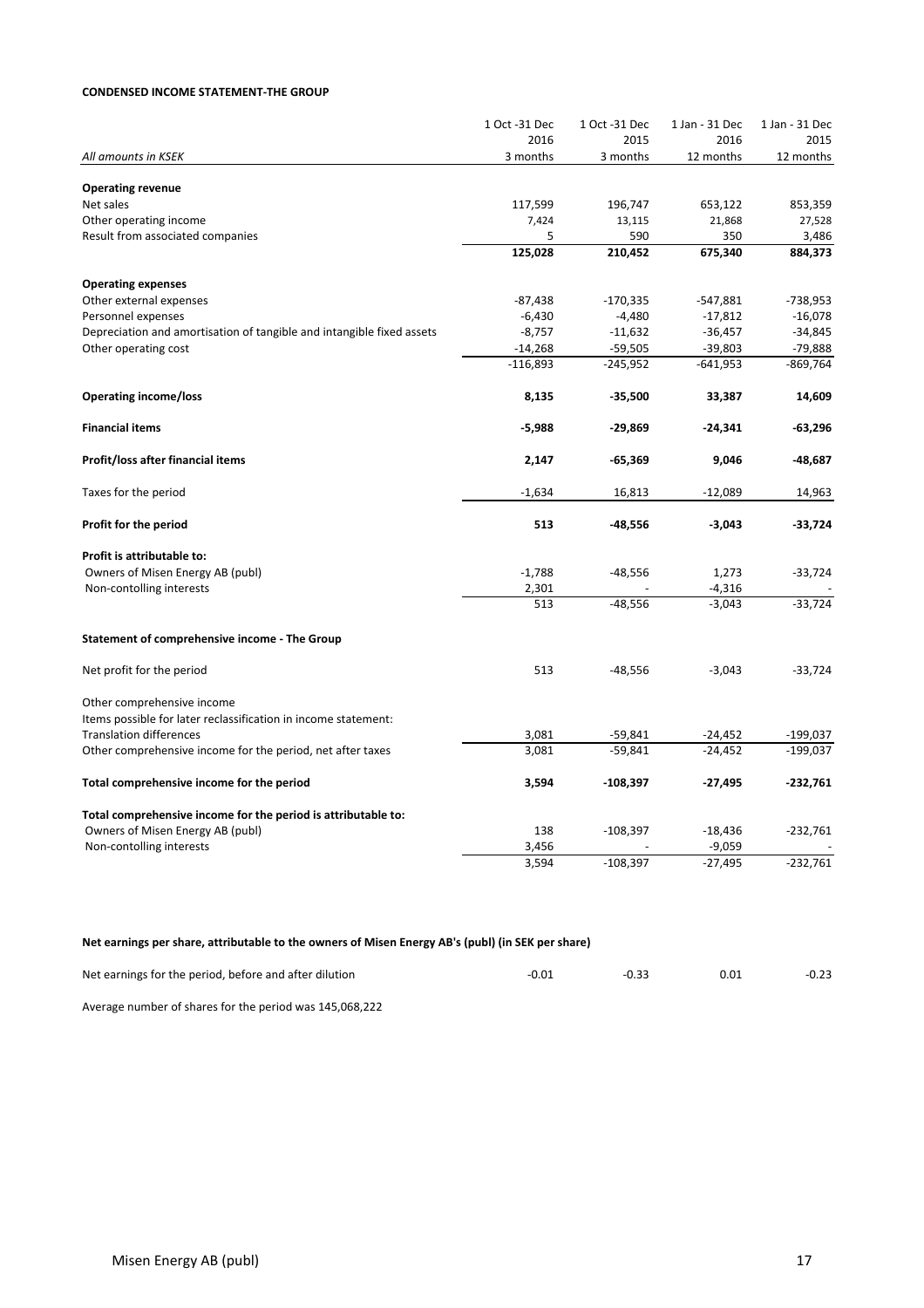### **CONDENSED BALANCE SHEET-THE GROUP**

| All amounts in KSEK                                     | 31 Dec 2016 | 31 Dec 2015 |
|---------------------------------------------------------|-------------|-------------|
|                                                         |             |             |
| <b>ASSETS</b>                                           |             |             |
| <b>Non-current assets</b>                               |             |             |
| Intangible fixed assets                                 | 28,951      | 31,859      |
| Tangible fixed assets                                   | 507,312     | 554,800     |
| Shares in associated companies                          |             | 2,282       |
| Deferred tax receivables                                | 9,256       | 14,736      |
| <b>Total non-current assets</b>                         | 545,519     | 603,677     |
|                                                         |             |             |
| <b>Current assets</b>                                   |             |             |
| Stock                                                   | 579         | 3,157       |
| Accounts receivable                                     | 24,660      | 44,763      |
| Other receivables                                       | 18,706      | 10,872      |
| Prepaid expenses and accrued income                     | 4,015       | 525         |
| <b>Total current assets</b>                             | 47,960      | 59,317      |
| <b>Cash and bank balances</b>                           | 12,498      | 7,413       |
| <b>Total current assets</b>                             | 60,458      | 66,730      |
| <b>TOTAL ASSETS</b>                                     | 605,977     | 670,407     |
|                                                         |             |             |
| All amounts in KSEK                                     | 31 Dec 2016 | 31 Dec 2015 |
|                                                         |             |             |
| <b>EQUITY AND LIABILITIES</b>                           |             |             |
| Equity attributable to owners of Misen Energy AB (publ) | 305,386     | 339,418     |
| Non-controlling interests                               | 172,716     |             |
|                                                         | 478,102     | 339,418     |
| <b>Total equity</b>                                     |             |             |
| <b>Non-current liabilities</b>                          |             |             |
| Long-term loans                                         |             | 99,161      |
| Deferred tax liability                                  |             |             |
| Other long-term liabilities                             | 36,197      | 30,737      |
| <b>Total non-current liabilities</b>                    | 36,197      | 129,898     |
|                                                         |             |             |
| <b>Current liabilities</b>                              |             |             |
| Accounts payable                                        | 6,581       | 21,811      |
| Tax debts                                               | 1,711       | 4,414       |
| Short-term loans                                        | 29,848      | 79,411      |
| Other short-term debt to JA                             | 44,426      | 33,829      |
| Other short-term debt                                   | 3,521       | 55,896      |
| Accrued expenses and deferred income                    | 5,591       | 5,730       |
|                                                         |             |             |
| <b>Total current liabilities</b>                        | 91,678      | 201,091     |
| <b>TOTAL EQUITY AND LIABILITIES</b>                     | 605,977     | 670,407     |
| Pledged assets                                          | 186,469     | 438,487     |
| Contingent liabilities                                  | 1,020,086   | 1,102,483   |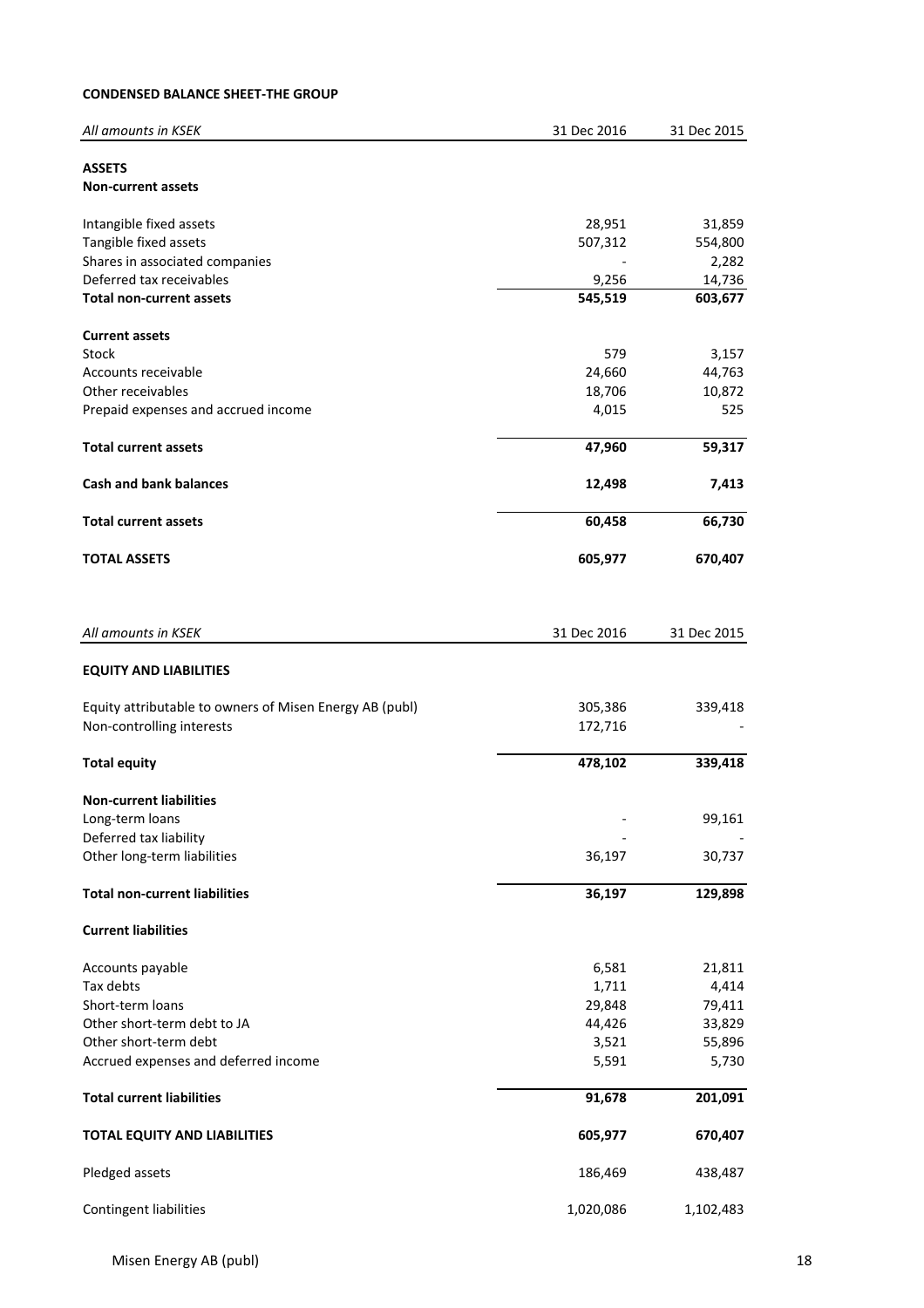#### **CONDENSED STATEMENT OF CHANGES IN EQUITY - THE GROUP**

|                                                   | Attributable to owners of Misen Energy AB (publ) |              |                |                      |            |                     |              |
|---------------------------------------------------|--------------------------------------------------|--------------|----------------|----------------------|------------|---------------------|--------------|
|                                                   | Share capital                                    | Other equity | Other reserves | Retained<br>earnings | Total      | Non-<br>controlling | Total equity |
| All amounts in KSEK                               |                                                  |              |                |                      |            | interests           |              |
| Equity brought forward 2015-01-01                 | 290,136                                          | $-274,435$   | $-330,616$     | 887,094              | 572,179    | 0                   | 572,179      |
| Net result                                        | 0                                                | 0            | 0              | 0                    | ŋ          | $\Omega$            |              |
| Net result for the year                           |                                                  |              |                | $-33,724$            | $-33,724$  | 0                   | $-33,724$    |
| Other comprehensive income                        |                                                  |              |                |                      |            |                     |              |
| <b>Translation difference</b>                     |                                                  | ٠            | $-199,037$     | 0                    | $-199,037$ | 0                   | $-199,037$   |
| <b>Total comprehensive income</b>                 |                                                  | ٠            | $-199,037$     | -33,724              | -232,761   | 0                   | $-232,761$   |
| Equity brought forward 2015-12-31                 | 290,136                                          | $-274,435$   | $-529,653$     | 853,370              | 339,418    | 0                   | 339,418      |
| Equity brought forward 2016-12-31                 | 290,136                                          | $-274,435$   | $-529,653$     | 853,370              | 339,418    | 0                   | 339,418      |
| Profit for the period                             |                                                  |              |                |                      |            |                     |              |
| Net result for the year                           |                                                  |              |                | 1,273                | 1,273      | $-4,316$            | $-3,043$     |
| Other comprehensive income                        |                                                  |              |                |                      |            |                     |              |
| <b>Translation difference</b>                     |                                                  |              | $-19,709$      |                      | $-19,709$  | $-4,743$            | $-24,452$    |
| <b>Total comprehensive income</b>                 | 0                                                | 0            | $-19,709$      | 1,273                | -18,436    | -9,059              | $-27,495$    |
| Transactions with non-contolling interests        |                                                  |              |                |                      |            |                     |              |
| Sale of shares in subsidiary                      | 0                                                | 0            | 0              | $-12,331$            | $-12,331$  | 178,510             | 166,179      |
| Other transactions with non-controlling interests | 0                                                | 0            | 0              | $-3,265$             | $-3,265$   | 3,265               |              |
| Total transactions with non-controlling interests | 0                                                | 0            | 0              | $-15,596$            | -15,596    | 181,775             | 166,179      |
| Equity brought forward 2016-12-31                 | 290,136                                          | $-274,435$   | -549,362       | 839,047              | 305,386    | 172,716             | 478,102      |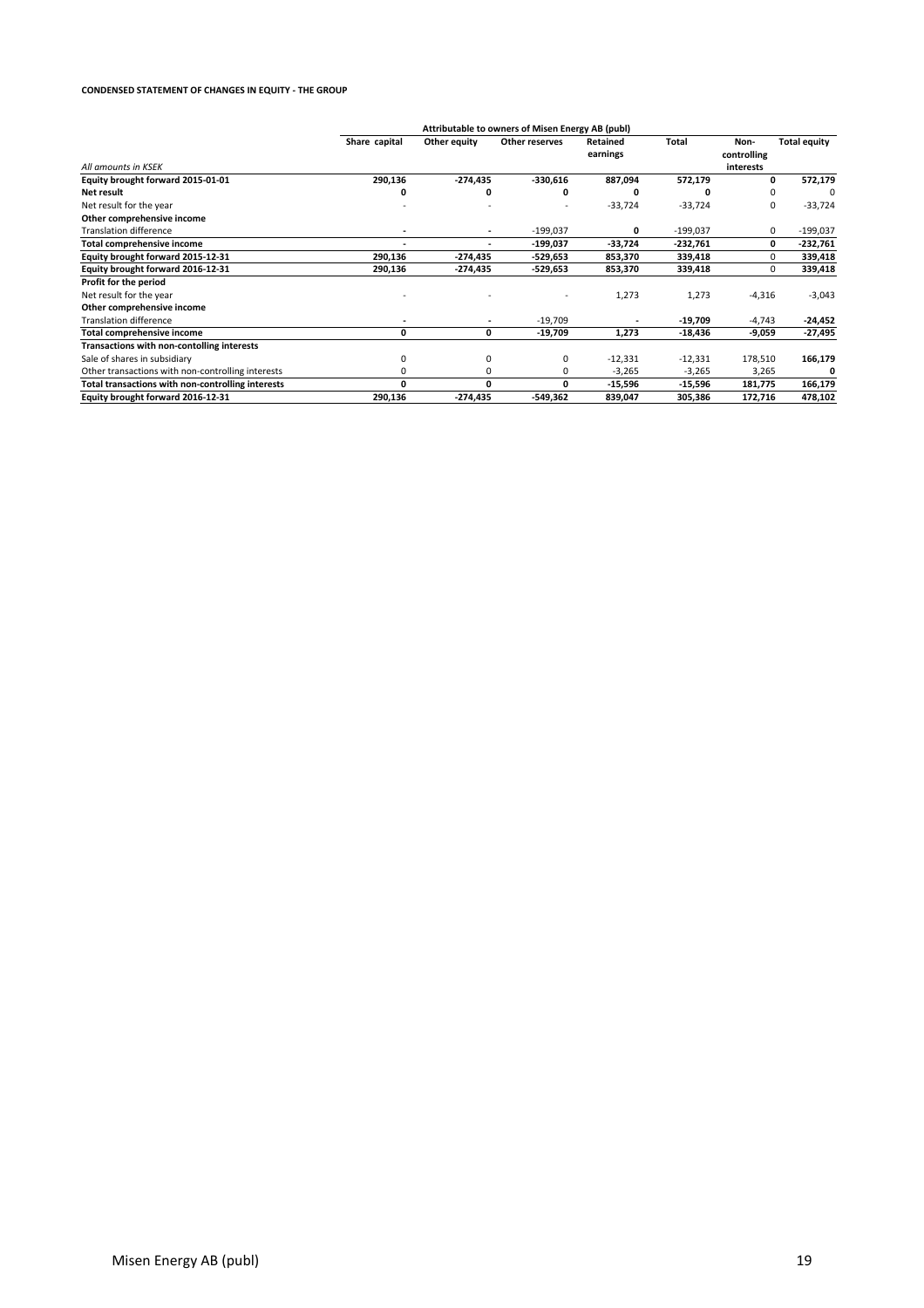|                                               | 1 Jan-31 Dec | 1 Jan-31 Dec |
|-----------------------------------------------|--------------|--------------|
|                                               | 2016         | 2015         |
| All amounts in KSEK                           | 12 months    | 12 months    |
| <b>Operating activities</b>                   |              |              |
| Operating income                              | 33,387       | 14,609       |
| Adjustment for non-cash items                 | 55,511       | 70,264       |
| Interest and dividends received               | 2,714        | 13,731       |
| Interest paid                                 | $-7,390$     | $-8,148$     |
| Income tax                                    | $-9,807$     | $-50,950$    |
| <b>Cash flow from operating activities</b>    |              |              |
| before working capital changes                | 74,415       | 39,506       |
| Decrease(+)/increase in stocks                | 2,437        | 21,247       |
| Decrease(+)/increase in receivables           | 1,146        | 13,664       |
| Decrease(-)/increase in short-term debts      | $-62,787$    | 11,431       |
| <b>Cash-flow from operating activities</b>    | 15,211       | 85,848       |
| <b>Investing activities</b>                   |              |              |
| Acquisition of tangible and intangible assets | $-14,508$    | $-103,108$   |
| Sale of tangible and intangible assets        | 1,464        | 1,737        |
| Sale of share in subsidiary                   | 25,517       |              |
| Contibution to JA                             |              | $-4,124$     |
| Cash flow from investing activities           | 12,473       | $-105,495$   |
| <b>Financing activities</b>                   |              |              |
| Change in long-term debt (increase+)          | $-22,330$    | $-38,646$    |
| <b>Cash flow from financing activities</b>    | $-22,330$    | $-38,646$    |
|                                               |              |              |
| Cash flow for the period                      | 5,354        | $-58,293$    |
| Cash at the beginning of the period           | 7,413        | 80,976       |
| Exchange rate difference in cash              | $-269$       | $-15,270$    |
| Cash at the end of the period                 | 12,498       | 7,413        |

## **CONDENSED STATEMENT OF CASH FLOWS - THE GROUP**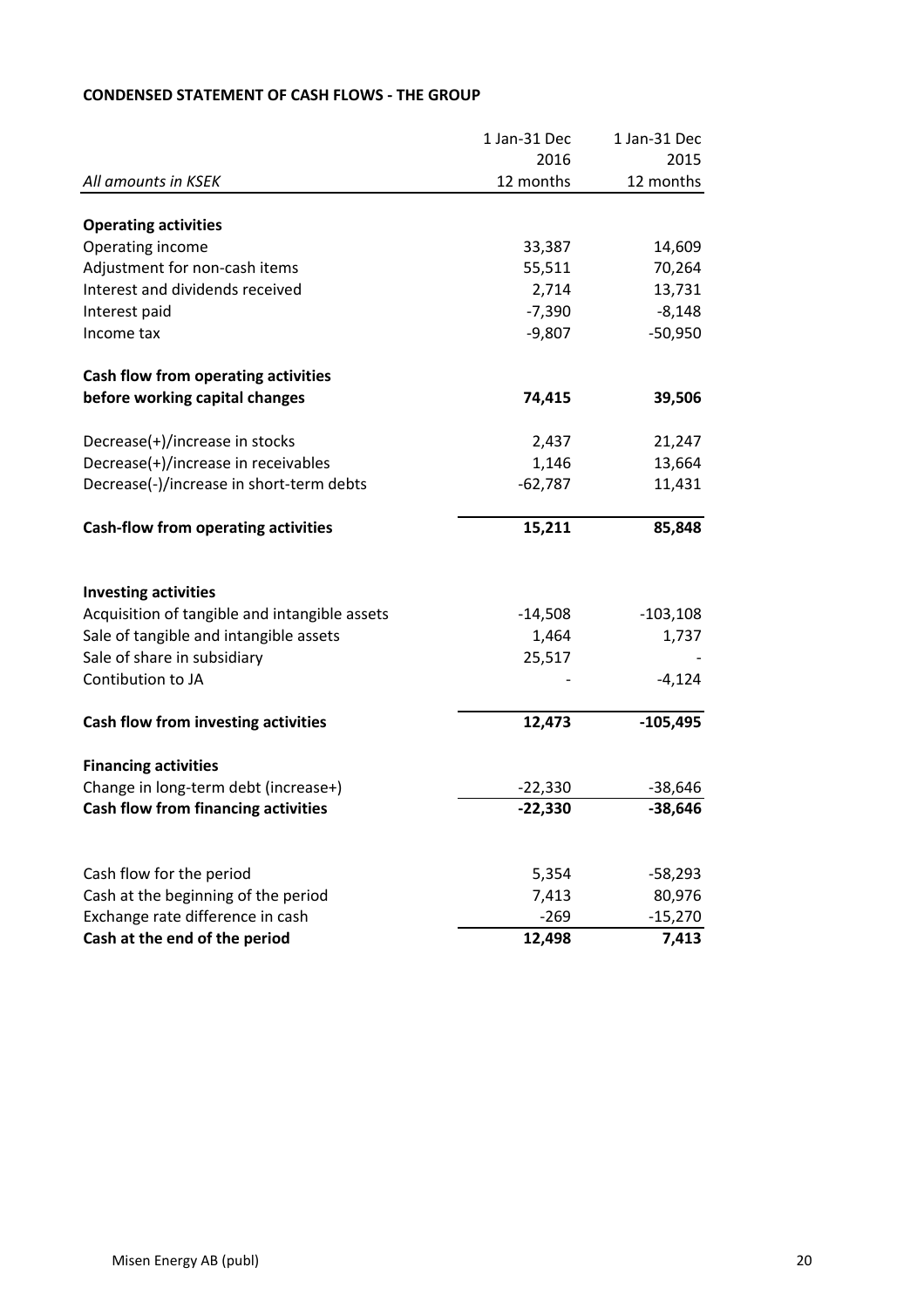#### **CONDENSED INCOME STATEMENT - PARENT COMPANY**

(Misen Energy AB (publ))

| 1 Oct - 31 Dec | 1 Oct - 31 Dec                | 1 Jan-31 Dec                                        | 1 Jan-31 Dec                                |
|----------------|-------------------------------|-----------------------------------------------------|---------------------------------------------|
| 2016           | 2015                          | 2016                                                | 2015                                        |
| 3 months       | 3 months                      | 12 months                                           | 12 months                                   |
|                |                               |                                                     |                                             |
|                |                               |                                                     | 120                                         |
| 1,394          | 30                            | 5,577                                               | 120                                         |
|                |                               |                                                     |                                             |
|                |                               |                                                     | $-7,968$                                    |
| $-4,530$       | $-2,645$                      | $-10,418$                                           | $-7,370$                                    |
| $-7,014$       | $-4,436$                      | $-21,378$                                           | $-15,338$                                   |
| $-5,620$       | $-4,406$                      | $-15,801$                                           | $-15,218$                                   |
|                |                               |                                                     | 1,459                                       |
|                |                               |                                                     | $-560,000$                                  |
|                |                               |                                                     |                                             |
|                | $-2,360$                      | $-7,969$                                            | $-10,045$                                   |
| $\mathbf 0$    | $-560,901$                    | $-17,278$                                           | $-568,586$                                  |
| $-5,620$       | $-565,307$                    | $-33,079$                                           | $-583,804$                                  |
|                |                               |                                                     |                                             |
| $-5,620$       | $-565,307$                    | $-33,079$                                           | $-583,804$                                  |
|                |                               |                                                     |                                             |
| $-5,620$       | $-565,307$                    | $-33,079$                                           | $-583,804$                                  |
|                |                               |                                                     |                                             |
|                |                               |                                                     | $-583,804$                                  |
|                | 1,394<br>$-2,484$<br>$-5,620$ | 30<br>$-1,791$<br>1,459<br>$-560,000$<br>$-565,307$ | 5,577<br>$-10,960$<br>$-9,309$<br>$-33,079$ |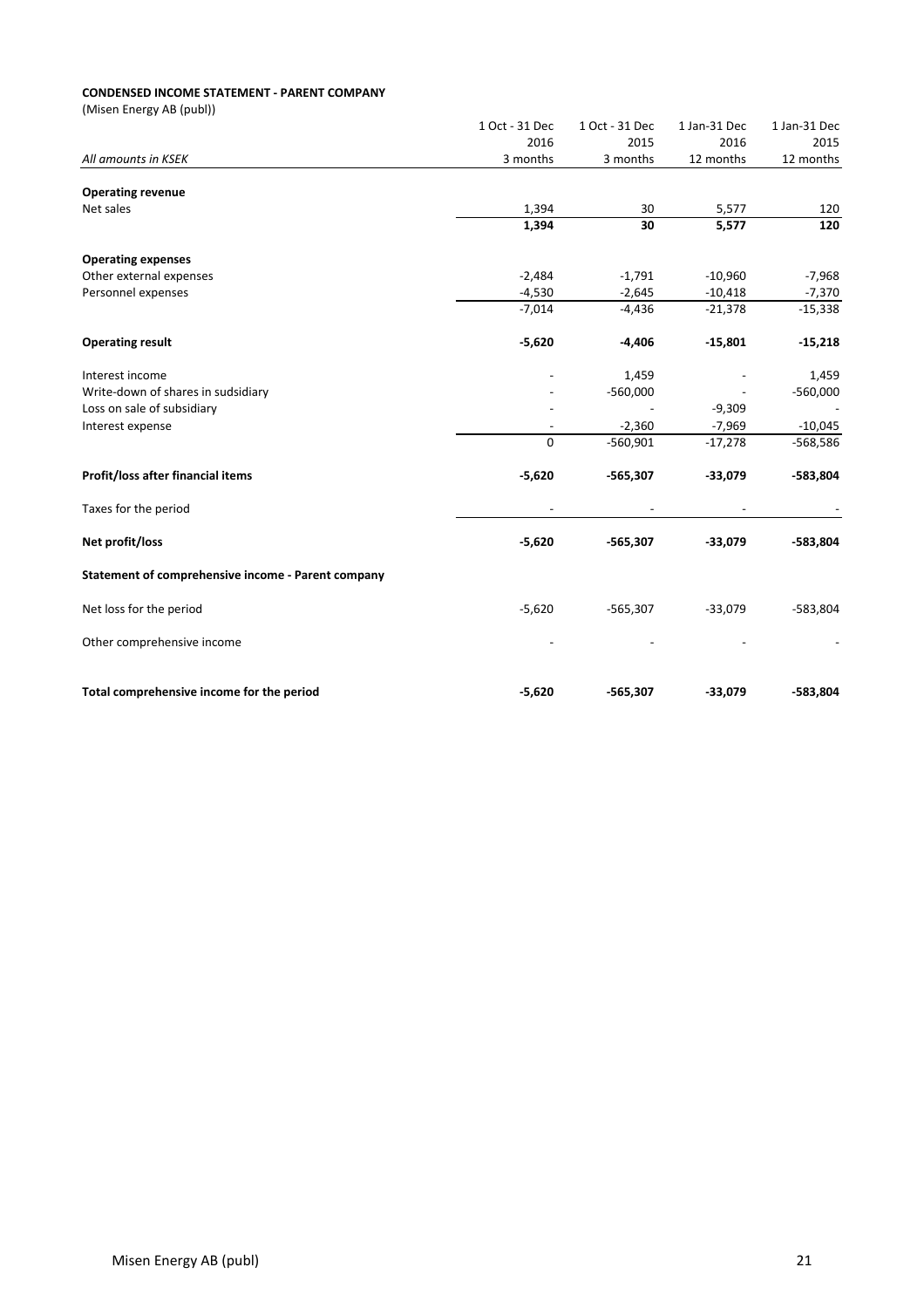#### **CONDENSED BALANCE SHEET - PARENT COMPANY**

(Misen Energy AB (publ))

| (1111)                                   |                     |                    |
|------------------------------------------|---------------------|--------------------|
| All amounts in KSEK                      | 31 Dec 2016         | 31 Dec 2015        |
| <b>ASSETS</b>                            |                     |                    |
| <b>Non-current assets</b>                |                     |                    |
| <b>Financial fixed assets</b>            |                     |                    |
| Shares in subsidiaries                   | 301,287             | 468,069            |
| <b>Total financial fixed assets</b>      | 301,287             | 468,069            |
| <b>Total fixed assets</b>                | 301,287             | 468,069            |
| <b>Total non-current assets</b>          | 301,287             | 468,069            |
| <b>Current receivables</b>               |                     |                    |
| Other receivables                        |                     | 402                |
| Short-term receivables subsidiaries      | 17,265              | 3,536              |
|                                          |                     |                    |
| Prepaid expenses and accrued income      | 269<br>17,534       | 171<br>4,109       |
|                                          |                     |                    |
| <b>Cash and bank balances</b>            | 7,034               | 1,703              |
| <b>Total current assets</b>              | 24,568              | 5,812              |
| <b>TOTAL ASSETS</b>                      | 325,855             | 473,881            |
|                                          |                     |                    |
| All amounts in KSEK                      | 31 Dec 2016         | 31 Dec 2015        |
| <b>EQUITY AND LIABILITIES</b>            |                     |                    |
| <b>Equity</b>                            |                     |                    |
| <b>Restricted equity</b>                 |                     |                    |
| Share capital                            | 290,136             | 290,136            |
| Statutory reserves                       | 345                 | 345                |
|                                          | 290,481             | 290,481            |
| Non-restricted equity                    |                     |                    |
| Profit/Loss brought forward              | 62,704              | 646,508            |
| Profit/loss for the year                 |                     |                    |
|                                          | $-33,079$<br>29,625 | -583,804<br>62,704 |
|                                          |                     |                    |
| <b>Total equity</b>                      | 320,106             | 353,185            |
| <b>Non-current liabilities</b>           |                     |                    |
| Long-term loans                          |                     | 99,161             |
| Other long-term debts to group companies | 92                  | 92                 |
| <b>Total non-current liabilities</b>     | 92                  | 99,253             |
| <b>Current liabilities</b>               |                     |                    |
| Accounts payable                         | 730                 | 4,935              |
| Other short-term liabilities             | 406                 | 462                |
| Other short-term liabilities group       |                     | 11,617             |
| Accrued expenses and deferred income     | 4,521               | 4,429              |
| <b>Total current liabilities</b>         | 5,657               | 21,443             |
| TOTAL EQUITY AND LIABILITIES             | 325,855             | 473,881            |
| <b>Pledged assets</b>                    |                     | 233,985            |
|                                          |                     |                    |

**Contingent liabilities - 39**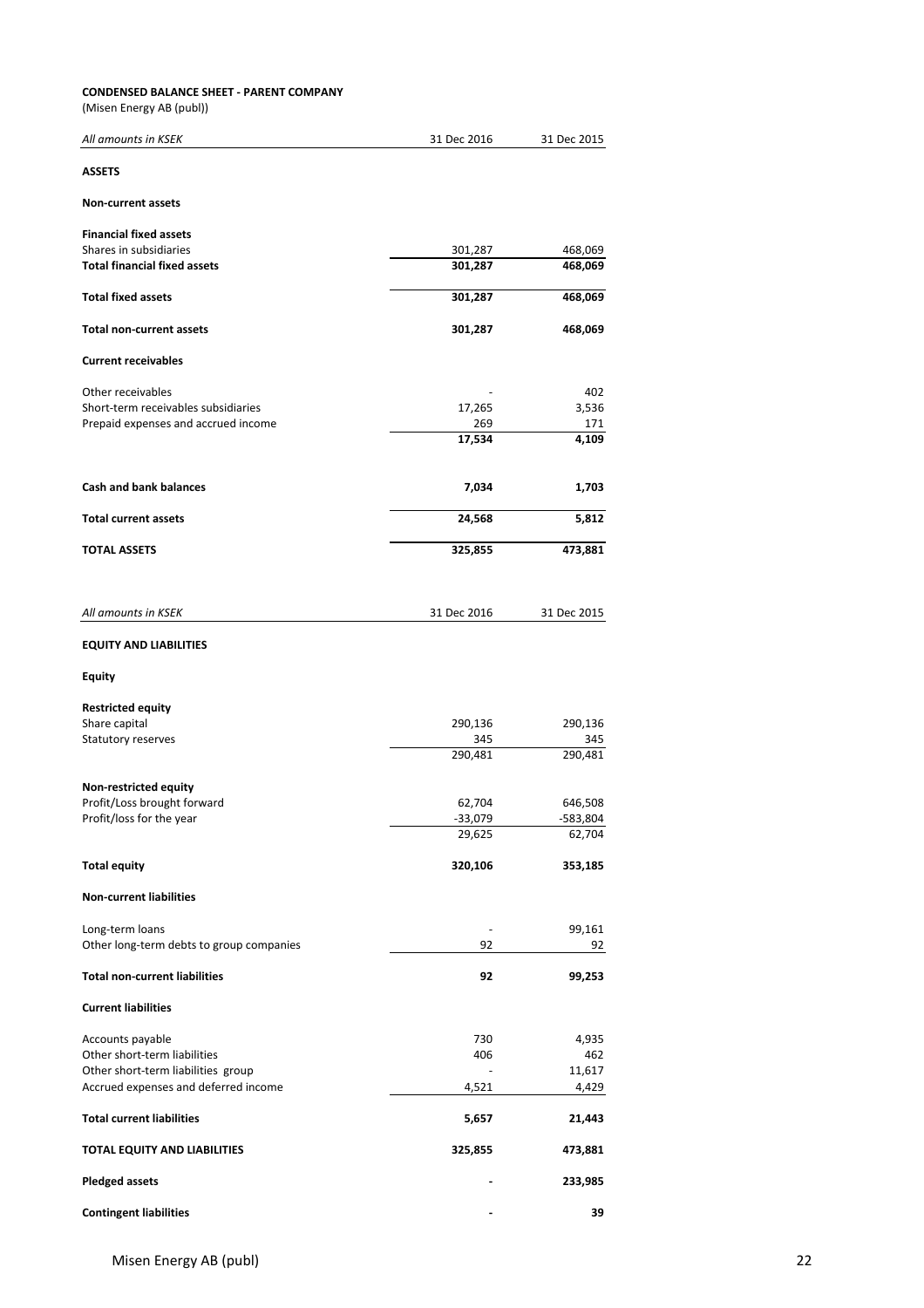#### **CONDENSED STATEMENT OF CHANGES IN EQUITY - PARENT COMPANY**

(Misen Energy AB (publ))

|                                   |                          |                  | <b>Share</b> |                 |                     |
|-----------------------------------|--------------------------|------------------|--------------|-----------------|---------------------|
|                                   | <b>Share</b>             | <b>Statutory</b> | Premium      | <b>Retained</b> |                     |
| All amounts in KSEK               | capital                  | reserves         | reserve      | earnings        | <b>Total equity</b> |
| Equity brought forward 2015-01-01 | 290,136                  | 345              | 714,285      | -67,776         | 936,990             |
| Net result                        |                          |                  |              |                 |                     |
| Net result of the year            |                          |                  |              | $-583,804$      | $-583,804$          |
| Other comprehensive income        |                          |                  |              |                 |                     |
| <b>Translation difference</b>     |                          |                  |              |                 |                     |
| Total comprehensive income        |                          |                  |              | -583,804        | $-583,804$          |
| Equity brought forward 2015-12-31 | 290,136                  | 345              | 714,285      | $-651,580$      | 353,185             |
| Equity brought forward 2016-01-01 | 290,136                  | 345              | 714,285      | $-651,579$      | 353,185             |
| Net result                        |                          |                  |              |                 |                     |
| Net result of the year            |                          |                  |              | $-33,079$       | $-33,079$           |
| Other comprehensive income        |                          |                  |              |                 |                     |
| <b>Translation difference</b>     | $\overline{\phantom{0}}$ |                  |              |                 |                     |
| Total comprehensive income        | -                        |                  |              | $-33,079$       | $-33,079$           |
| Equity brought forward 2016-12-31 | 290,136                  | 345              | 714,285      | -684,660        | 320,106             |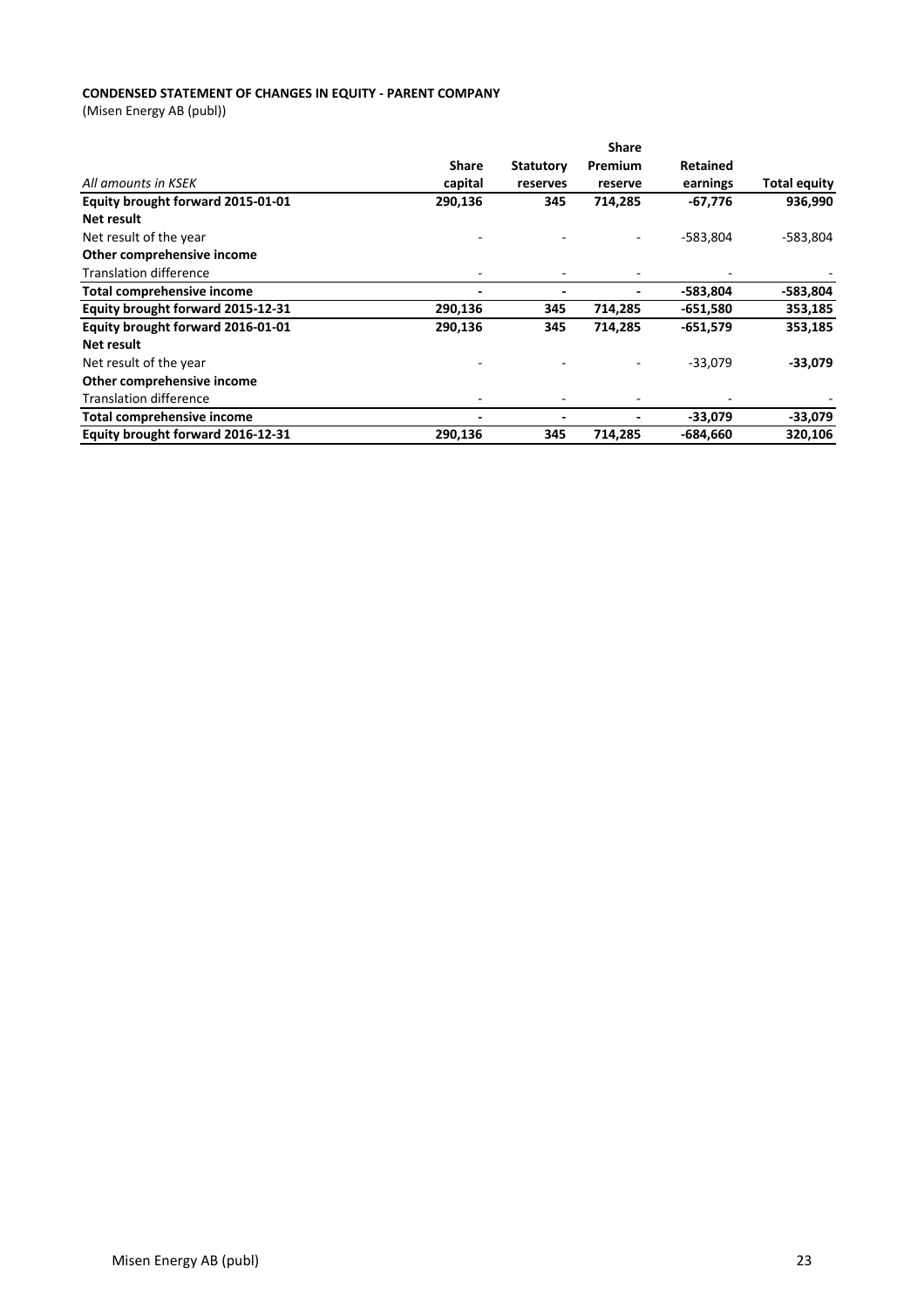## **CONDENSED STATEMENT OF CASH FLOWS - PARENT COMPANY**

(Misen Energy AB (publ))

|                                             | 1 Jan-31 Dec | 1 Jan-31 Dec |
|---------------------------------------------|--------------|--------------|
|                                             | 2016         | 2015         |
| All amounts in KSEK                         | 12 months    | 12 months    |
|                                             |              |              |
| <b>Operating activities</b>                 |              |              |
| Operating result                            | $-15,801$    | $-15,218$    |
| Adjustment for non-cash items               |              |              |
| Interest received                           |              |              |
| Interest paid                               |              |              |
| Cash flow from operating activities         |              |              |
| before working capital changes              | $-15,801$    | $-15,218$    |
|                                             |              |              |
| Decrease(+)/increase in receivables         | $-2,158$     | $-308$       |
| Decrease(-)/increase in accounts payable    | $-4,205$     | 3,264        |
| Decrease(-)/increase(+) in short term debts | $-9,796$     | 381          |
| Cash flow from operating activities         | $-31,960$    | $-11,881$    |
| <b>Investment activities</b>                |              |              |
| Payment of shareholders contribution        |              | $-9,746$     |
| Sale of shares in subsidiary                | 25,517       |              |
| Cash flow from investing activities         | 25,517       | $-9,746$     |
| <b>Financing activities</b>                 |              |              |
| Increase in long-term debt                  | 11,774       | 22,971       |
| <b>Cash flow from financing activities</b>  | 11,774       | 22,971       |
| Cash flow for the period                    | 5,331        | 1,344        |
| Cash at the beginning of the period         | 1,703        | 359          |
| Cash at the end of the period               | 7,034        | 1,703        |